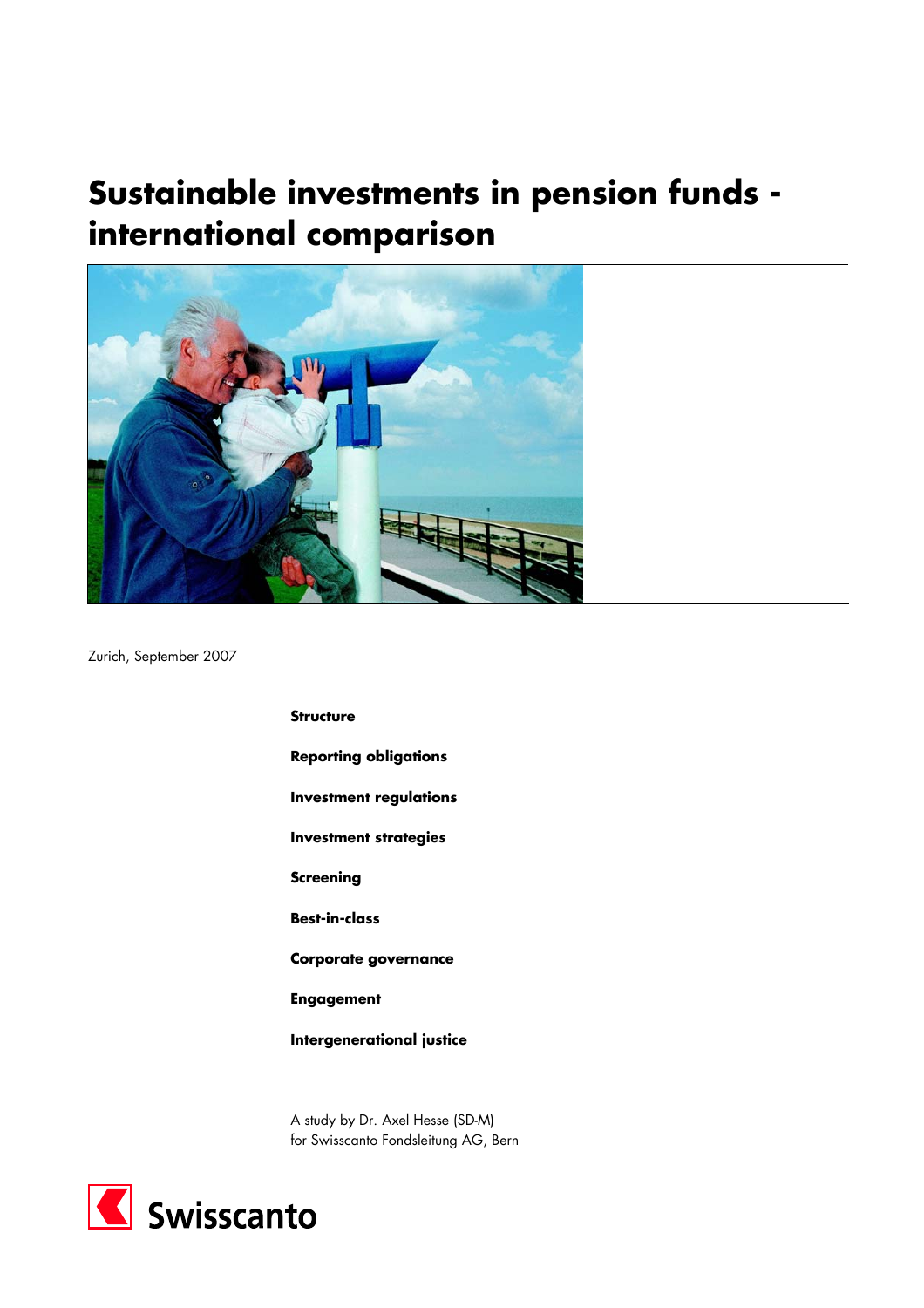# **Swisscanto –**

## **the competence center for the cantonal banks**

As a specialized service provider for the cantonal banks, Swisscanto focuses on the development and distribution of high-quality investment and pension provision products for private persons, companies and institutions:

- investment funds for private and institutional investors;
- linked pension provision and free pension provision products, 3rd pillar;
- pension provision solutions, 2nd pillar of the collective foundations and vested benefits foundations;
- consultancy on and management of pension funds;
- collective assets of the investment foundation;
- asset management accounts for institutional investors.

In Switzerland, Swisscanto is one of the leading fund providers and asset managers. With its investment foundation, Swisscanto comes in second in Swiss investment foundations. As one of the leading providers of occupational pension provision services, the Swisscanto collective foundation is the largest bank collective foundation in Switzerland.

www.swisscanto.ch

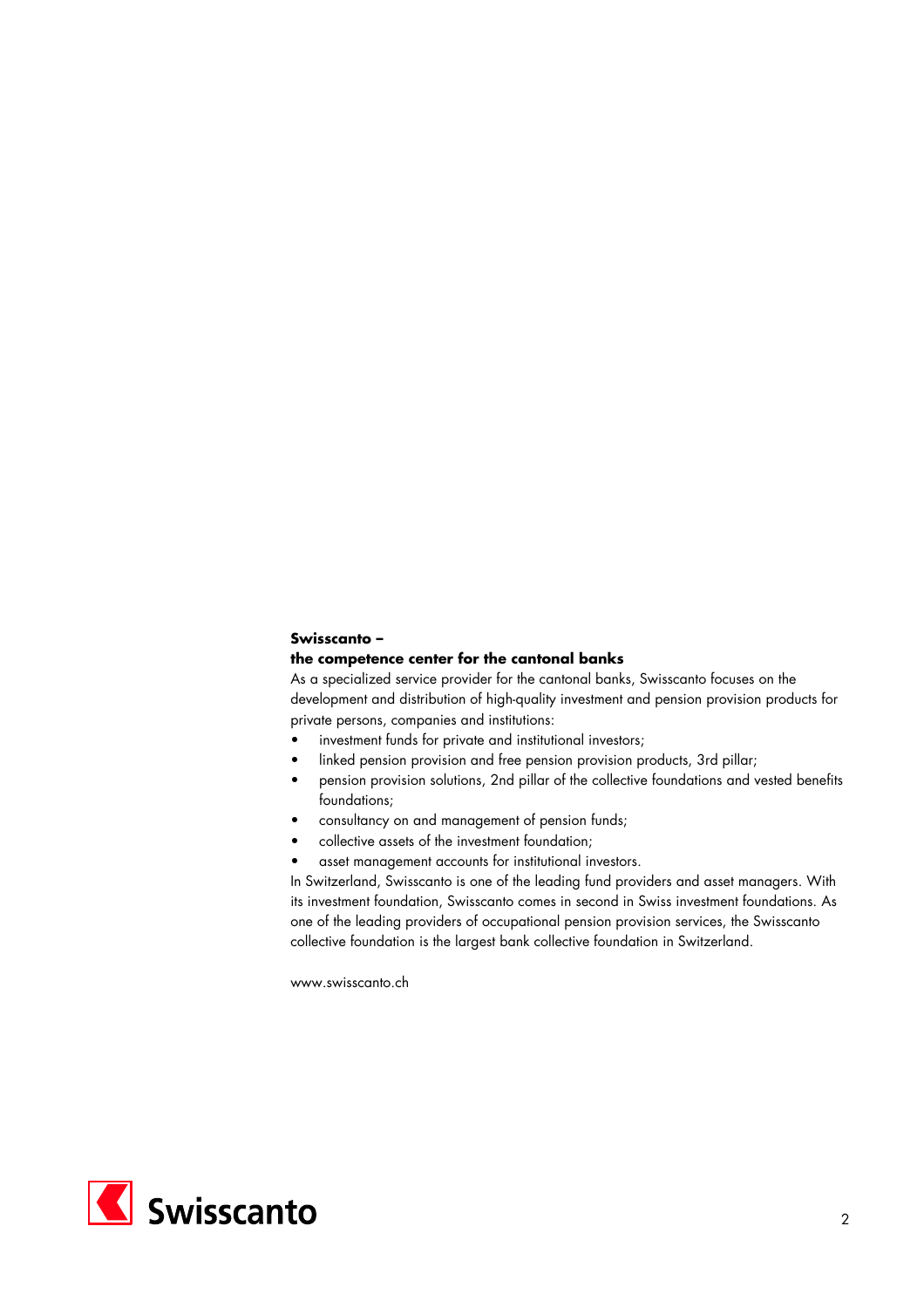# **Table of Contents**

| Page 4 | Introduction:<br>Pension funds as the "ideal sustainable owner"                                                              |
|--------|------------------------------------------------------------------------------------------------------------------------------|
| Page 7 | Australia: 122 superannuation funds offer 350 sustainable investment options                                                 |
| Page 9 | Germany: Pension funds still in need to catch up in terms of sustainable know-how<br>and investment                          |
|        | Page 11 France: FRR and ERAFP - goal: 100 percent sustainability                                                             |
|        | Page 13 Great Britain: Pension funds as global driving forces for sustainable investment<br>and engagement                   |
|        | Page 15 New Zealand: New Zealand Superannuation Fund:<br>Engagement for environmental, work and human right standards        |
|        | Page 17 The Netherlands: ABP and PGGM,<br>Europe's #2 and #3 as global role models for sustainability                        |
|        | Page 19 Norway: Government Pension Fund - Global:<br>Engagement, negative screening and disinvestment                        |
|        | Page 21 Austria: Pension funds for employees:<br>A great variety of sustainable investment approaches                        |
|        | Page 23 Sweden: AP1 to AP4, AP7:<br>Engagement for environmental, work and human right standards                             |
|        | Page 25 Switzerland: Pension funds with a 8.6 percent share of sustainable investments<br>and obligation to report on voting |
|        | Page 27 USA: CalPERS - largest pension fund with a comprehensive sustainability strategy                                     |
|        | Page 29 Summary                                                                                                              |
|        | Page 32 About the author                                                                                                     |

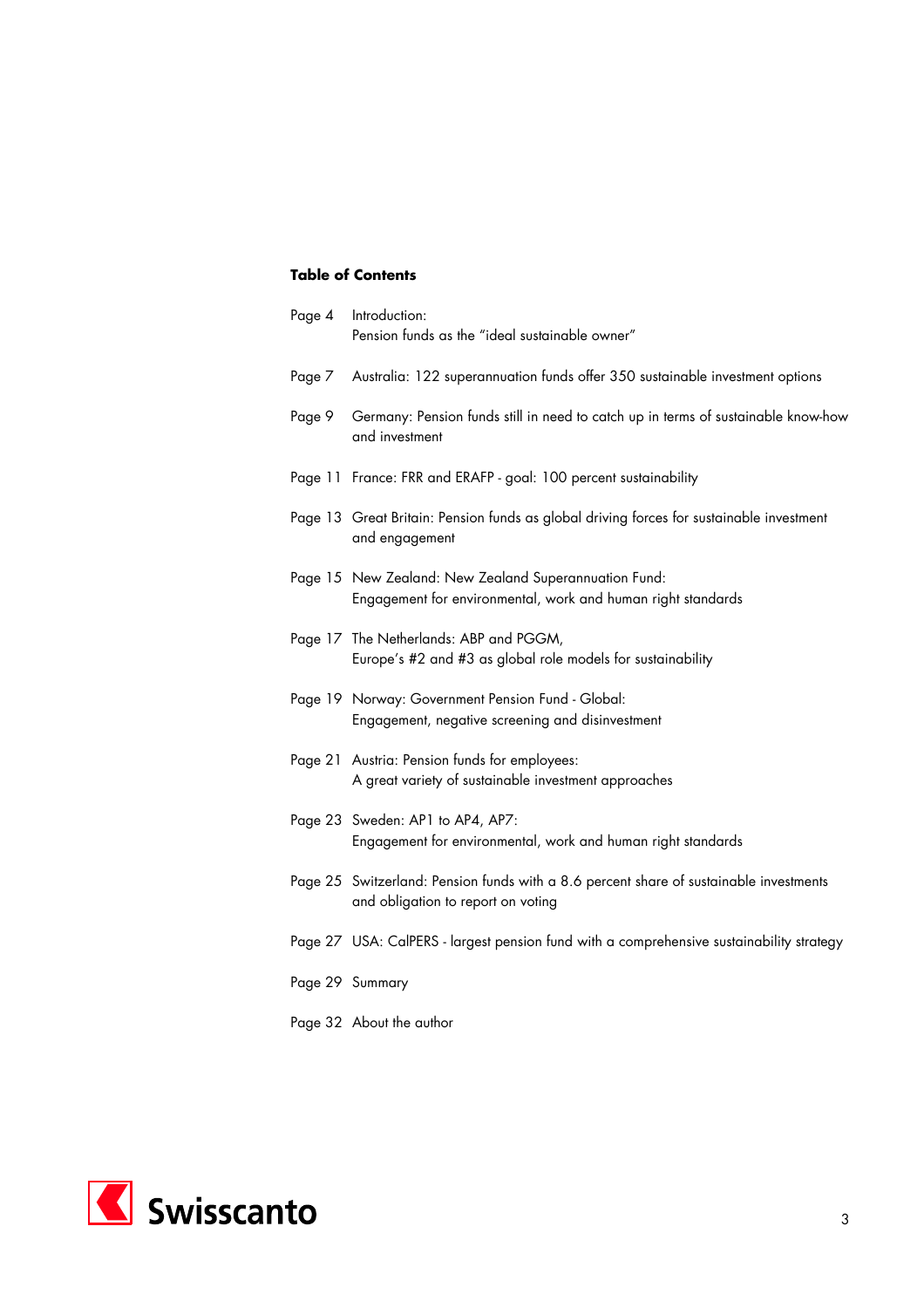## **Introduction: Pension funds as the "ideal sustainable owner"**

Sustainable financial investments means that investors take into account the prevailing trend of the 21st century, "sustainable development", when they make their investment decisions.

The World Commission on Environment and Development defined "sustainable development" as a development which meets the needs of the present without compromising the ability of future generations to meet their own needs. In this context, two key concepts are important:

- the concept of "needs", in particular the essential needs of the world's poor, to which overriding priority should be given; and
- the idea of limitations imposed by the state of technology and social organization on the environment's ability to meet present and future needs.

Social, ecological and ethical criteria are thus added to the purely financial investment goals and/or are integrated in the financial considerations in an even more optimized way, as sustainability-related criteria seem to have a growing influence on the financial performance of companies.

Institutional investors are the largest group of investors in sustainable capital investments on an international level. In this context, especially the pension funds must be named, which, according to their goals, think in a intergenerational manner and whose investments are long-term, whose investment volume and influence on companies invested in is very high and will continue to grow due to the increasing importance of the occupational pension schemes.

Pension funds can be called "ideal sustainable owners", as companies are interested in long-term investors, and long-term investments match the also long-term task of sustainable development.

The intense discussion about the climate change in the media and in society offers the providers of services related to occupational pension schemes the opportunity to gain a positive competitive position by integrating sustainable investment approaches. The six most important global challenges for sustainable development, the "big six", will increasingly leave their mark on this century. The big six include climate change, freshwater scarcity, deforestation, poverty, loss of biodiversity and the global population growth.

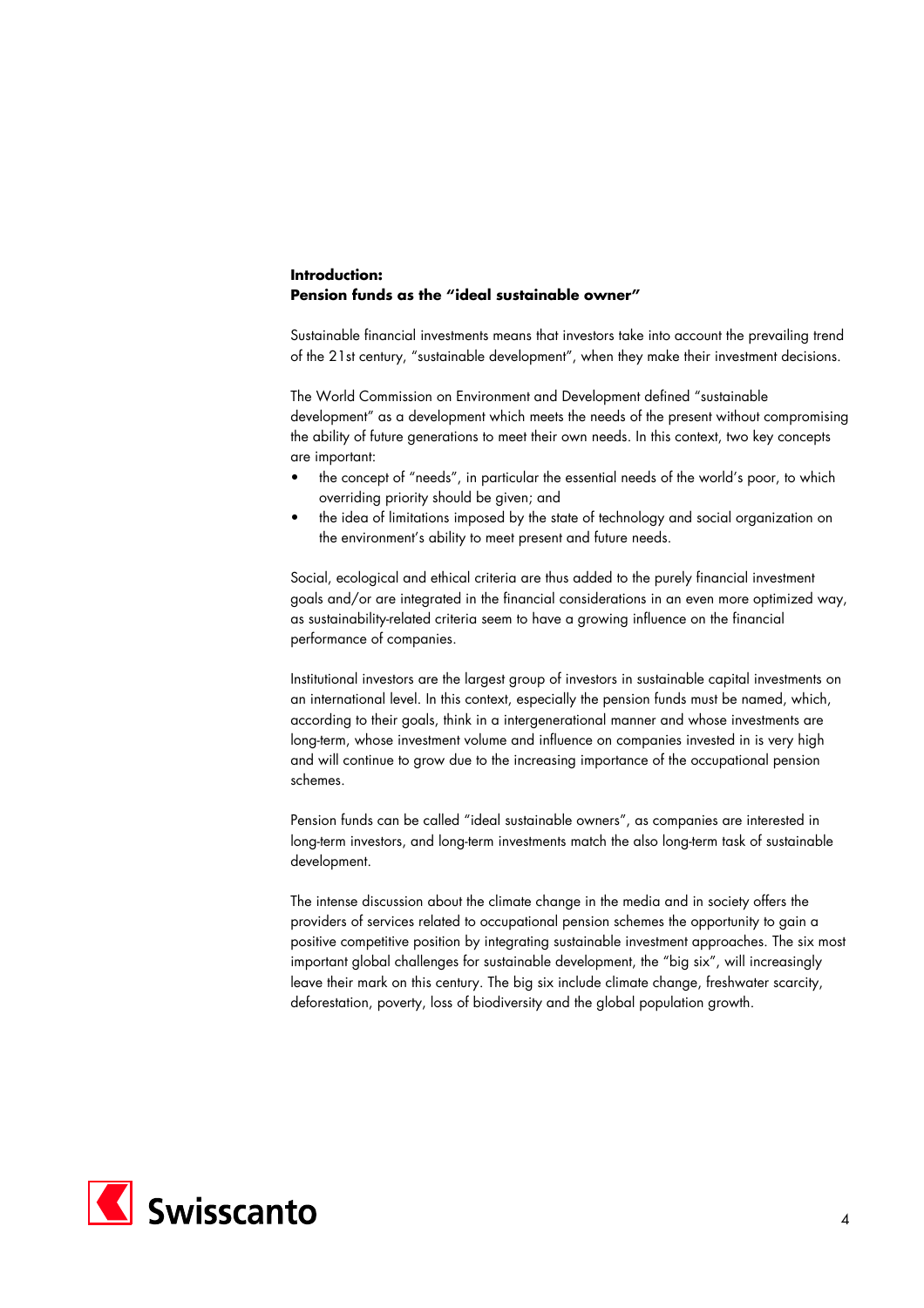Basically, we distinguish between the following sustainable investment approaches:

- negative screening: if disqualifying criteria apply (e.g. violation of human rights), investments in individual companies, sectors or countries are not effected or there will be a
- disinvestment from companies in which investments were made based on new findings of the negative screening;
- sustainable subject-specific investments: such investments include individual issues for which specific investment strategies have been developed, such as investments in the renewable energy sector, low-carbon companies or water supply and distribution; however, as a general rule, these individual strategies do not lead to a comprehensively sustainable investment;
- positive screening: within an investment universe, those companies are selected which show positive results in areas such as environmental protection or work standards in developing countries, this means that for example, pioneer companies in environmental technology are identified. A frequently applied special form of positive screening is called:
- best-in-class: for this procedure, the most sustainably acting companies are chosen for an investment - in most cases from sectors contained in a stock index - in order to maintain sector diversification;
- passive investments: meanwhile, there is a large number of sustainability-related stock indices formed by negative and/or positive screening and - in most cases - adapted on an annual basis. These indices can be illustrated with passive investments;
- engagement: active dialogues are maintained with companies in which investments were made in order to demand, among other things, more sustainable goals and strategies or a more transparent reporting on "sustainable development key performance indicators" (SD-KPIs). Widespread engagement practices also include the support of sustainabilityoriented applications in shareholders' meetings and a corresponding exercise of voting rights;
- integration in mainstream research: For a long time, sustainable investments have been managed separately from conventional investments. However, there is an increasing integration of important factors such as SD-KPIs into the mainstream research and into portfolios based thereon.

Combinations of the individual approaches are possible and often used in practice. As a rule, most of them are suitable for all asset classes.

The trend among pension funds towards increased sustainable investments is clear and irreversible.

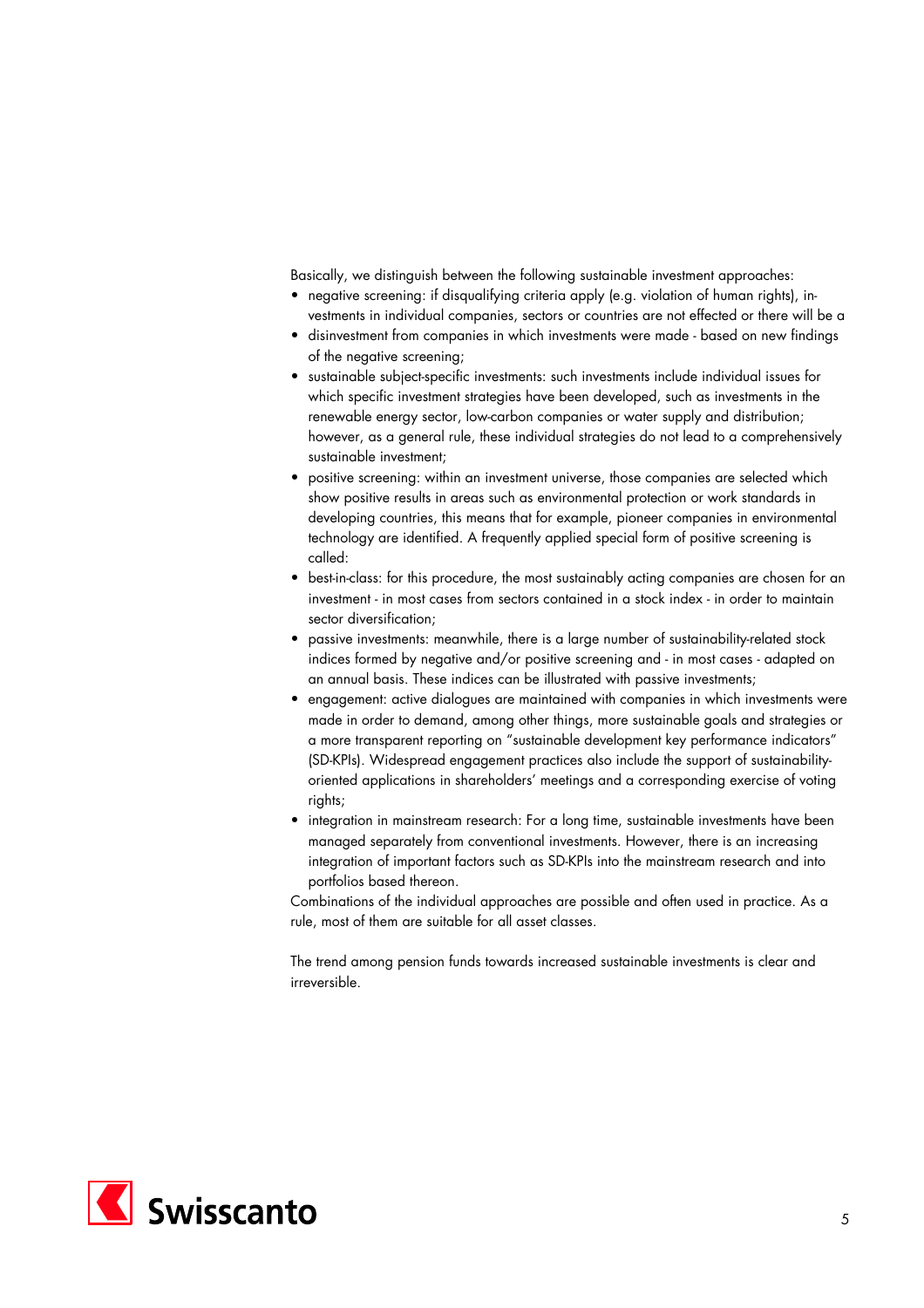The following three important examples shall show this trend in more detail:

- In 2005, a leading international law firm, Freshfields Bruckhaus Deringer investigated for the sector of institutional investments worldwide, whether the integration of issues related to environmental, social and governance subjects into investment policies is permitted, legally required or maybe even legally restricted. Freshfields' result showed that institutional investors should at least consciously and demonstrably verify the consideration of sustainability-related aspects in the investment process in order to fulfill their fiduciary duties concerning an optimized (long-term) performance.
- Recently, the "Stern-Review" calculated the global ecological consequences of the climate change for the first time to date. While the worst consequences can be limited by investments of 1 percent of the world economic product per year, the omission thereof would irreversibly amount to 5 - 20 percent per year in the long term. For valueoriented long-term investors such as pension funds, this means that they should - in order to fulfill their fiduciary duties - take a closer look at the consequences of their investment activities, as Mercer Investment Consulting recommended in its report: "A climate for change: a trustee's guide to understanding and addressing climate risk" as early as 2005. This report was prepared on behalf of the "Institutional Investors Group on Climate Change" (IIGCC) and of "Carbon Trust".
- The "UN Principles of Responsible Investment" (PRI) were launched in April 2006 and have so far been ratified by more than 200 institutional investors with total assets amounting to more than USD 11 trillion. The PRI consist of six outstanding principles which are described in more detail by 25 options of institutional investors concerning sustainable investments in order to reach both a sustainable development and a longterm return for the beneficiaries.

In this context, this study shows progressive, sustainable investment practices of selected pension funds on the basis of 11 countries in order to show the variety of options and the dynamics, to encourage the managers of occupational pension schemes to take further steps and to support international best practice.

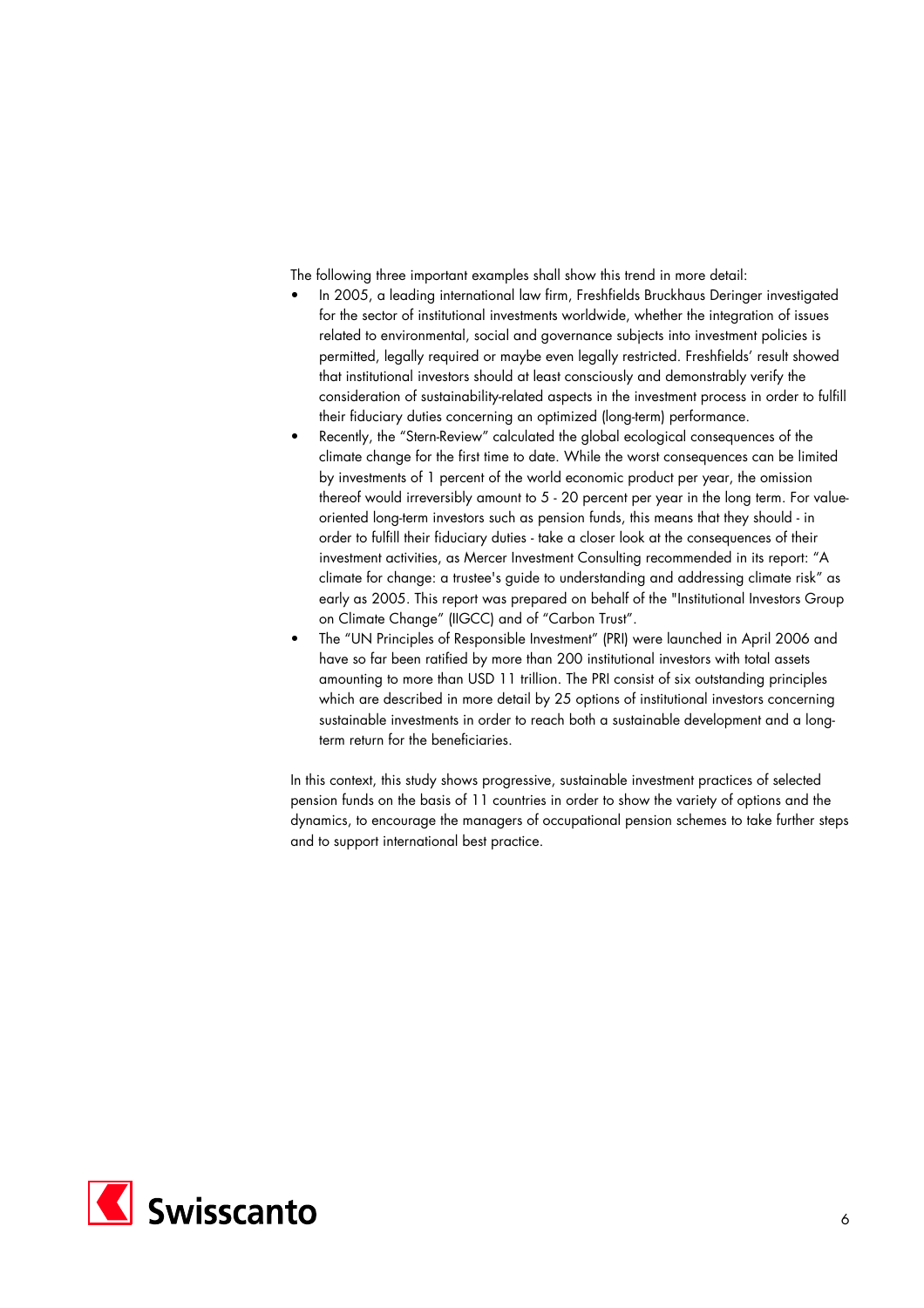# **Australia: 122 superannuation funds offer 350 sustainable investment options**

In 1992, the voluntary superannuation arrangements of the Australian pension system were complemented by the implementation of a compulsory system. Employers have to pay taxfavored, statutory employer pension contributions for the benefit of their employees. Between 1985 and 2006, the pension assets rose from AUD 40 billion (EUR 24 billion) to approx. EUR 400 billion; this corresponds to the - by far - largest part of the Australian institutional assets, which were invested in the following investment classes: 48 percent in stocks, 11 percent in fixed income securities, 7 percent cash and deposits, 3 percent loans, 27 percent other financial investments and 4 percent non-financial assets. The pension assets are held by a few hundred larger funds and more than 200,000 smaller funds.

In 2001, the Australian government decided to implement extensive reforms in the Corporations Act including the worldwide most extensive reporting obligation on sustainability for all investment products, which is thus also applicable to the pension assets. The product prospectuses must indicate if and to what extent working standards or social or ethical issues are taken into consideration when selecting, holding or selling the investments. The Australian Securities and Investments Commission prepared explanatory regulations according to which information on used methodologies (such as engagement, negative/positive screening, best-in-class, index-based investments) etc. must be provided. The Association of Superannuation Funds of Australia welcomed these regulations.

In surveys, 87 percent of the potential customers stated that they consider sustainable investment options. 73 percent of the trustees of these funds thought they were a legitimate investment class. Since mid-2005, 4.8 million of the 9.8 million Australian employees have been able to freely select their superannuation fund. In 2006, as many as 122 superannuation funds offered a total of 350 sustainability options. The 20 largest publicly offered funds all offered at least one sustainable investment option. The five largest funds with corresponding options are "Australian Super" (total assets AUD 20 billion = EUR 12 billion), "UniSuper" (EUR 11.5 billion), "AMP Flexible Lifetime Super" (EUR 11 billion), "MLC MasterKey Superannuation" (EUR 9.5 billion) and "HESTA Super Fund" (EUR 5.8 billion). The funds offer between one and three sustainability options, the Master Fund ASGARD Superannuation Account with total assets amounting to EUR 3.5 billion even offers 10 corresponding options, thus enabling the customers to pursue a sustainability strategy for their entire pension assets.

Special emphasis should be placed on the innovative development of sustainable real estate investments. In 2006, VicSuper increased its investments in sustainable real estate funds and also includes this in a separately published sustainability report. In 2005, the Industry Superannuation Property Trust (ISPT) introduced an environmental protection-oriented policy for its AUD 4 billion real estate portfolio. This, too, is included in a separate report.

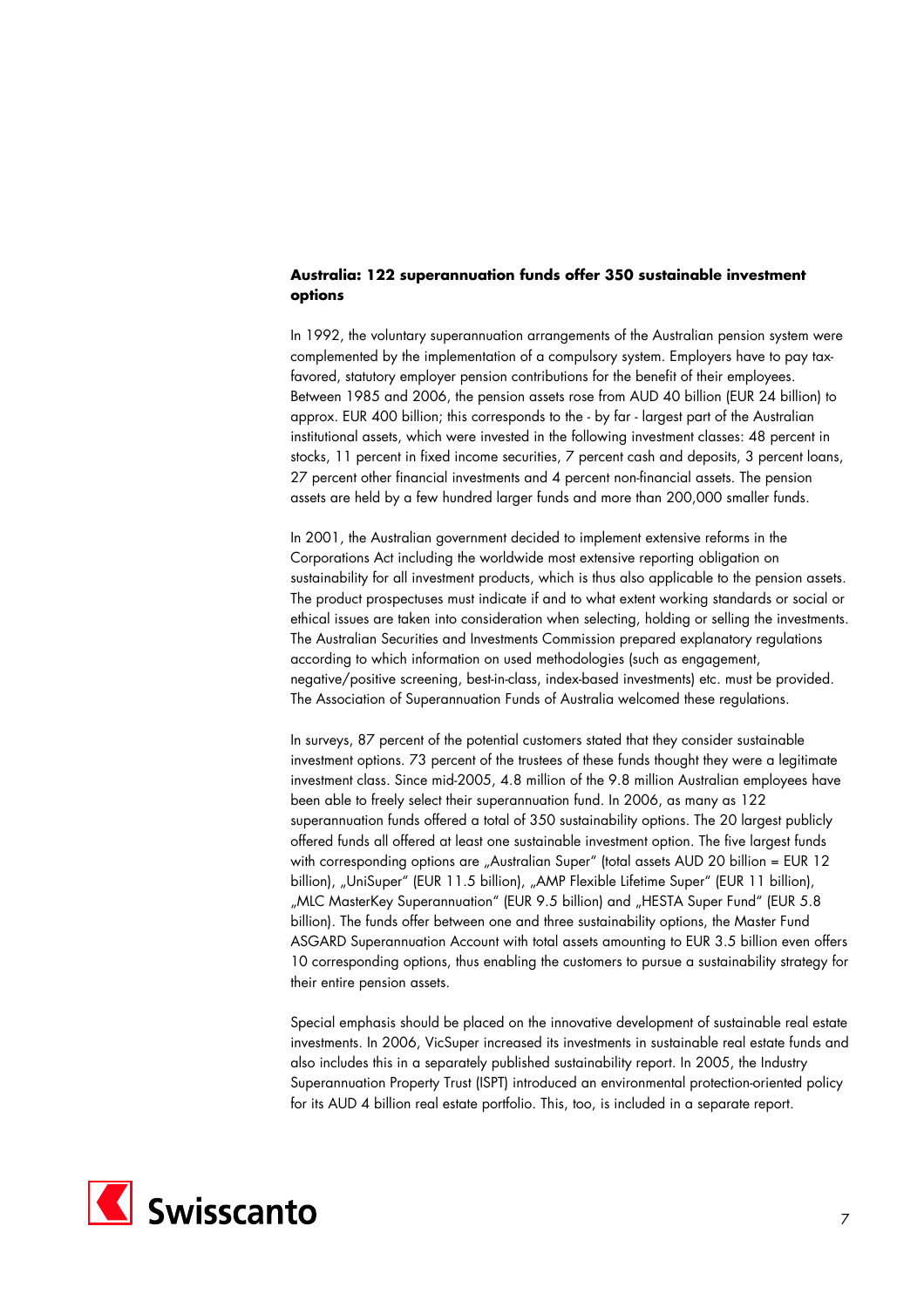The two engagement providers BT Governance Advisory Service and Responsible Engagement Overlay (sold by State Street Global Advisers in Australia) apply a sustainability-oriented approach for selected assets on behalf of a number of superannuation funds. In 2006, the corresponding volumes amounted to a total of AUD 8.6 billion (EUR 5.1 billion). The two largest principals are the Commonwealth Superannuation Scheme (CSS) with assets amounting to a total of AUD 6.3 billion and the Public Sector Superannuation Scheme (PSS, AUD 4 billion). The Board of CSS commissioned BT as early as at the end of 2001. In the following years, other funds followed suit, such as Northern Territory Government and Public Authorities Superannuation Scheme, Catholic Superannuation Fund, VicSuper and Emergency Services Superannuation Fund.

However, the sustainable options from which the customers can choose are the most common form of sustainability orientation among Australian retirement funds. In comparison thereto, engagement practices are used rather rarely at present.

#### **Assets under management:**

122 superannuation funds (industry super funds and master funds) offer 350 sustainable investment options. Options to choose only available since mid-2005, comprehensive volume-related data not yet available.

Engagement volume: EUR 5.1 billion

#### **Sustainability:**

Investment options available for stocks, mixed, bond-based, real estate and money market portfolios.

Engagement only requested by a small number of superannuation funds.

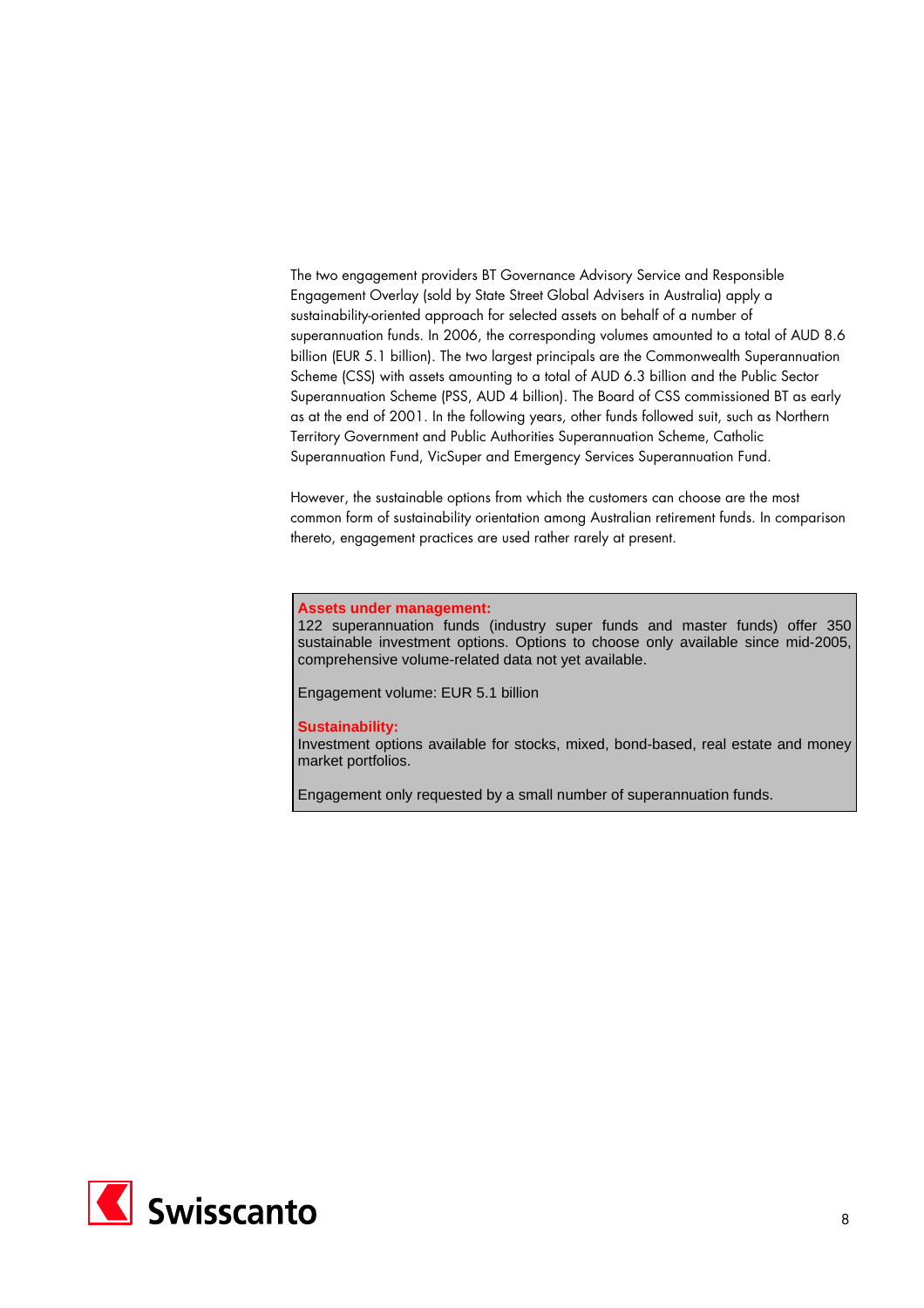# **Germany: Pension funds still in need to catch up in terms of sustainable know-how and investment**

In Germany, the 2nd column of the occupational pension schemes is increasingly gaining in importance, especially since the German Retirement Savings Act (AVmG) 2002 came into effect, which grants employees the right to income conversion. In 2005, pension funds (157 "Pensionskassen" and 24 "Pensionsfonds") managed assets amounting to EUR 82 billion, in which the 10 largest funds held a share of approx. 64 percent. By international standards, the direct investment in stocks is insignificant, instead, roughly 34 percent of the capital interest is invested in investment funds. With a share of 57 percent, fixed-interest securities and bonds as well as claims from notes and loans play a more important role. A.T. Kearney forecasts that in 2030, the total assets in the entire occupational pension schemes will amount to EUR 4 trillion.

In comparison to other countries, Germany is still in need to catch up in terms of sustainability criteria for pension funds, despite the integration of a sustainability reporting obligation for pension funds into the Act on the Supervision of Insurance Companies (VAG) 2005. This regulation has applied to the comparatively insignificant Pensionsfonds since 2002. A survey by "scoris" in September 2005 showed the following results, representing approx. 42 percent of the total premium reserves: Only one of the 20 pension funds which answered the questions described its know-how on sustainable investments as "very good", four described it as "rather good", nine as "mediocre" and six as "rather poor". This means the level of know-how is even lower than indicated by the findings of the previous survey by scoris in 2003. Therefore, the transfer of know-how should definitely be pushed ahead, also by means of studies like this one. Basically, the pension fund managers consider the following options as distinctive features for sustainable investments: 54 percent best-in-class and positive screening, 40 percent negative screening, only 6 percent engagement-related aspects which are really of only minor significance in Germany as of yet. 65 percent estimated that the return potential of sustainable investments is similar to that of conventional investments, however, 30 percent expect disadvantages due to a possible restriction of the investment universe. Another evidence for the poor and/or outdated level of know-how is the fact that only one answer indicated the expectation of a higher return potential from sustainable investments. Nevertheless, 30 percent of the interviewees stated that sustainability-related criteria play a medium-level (4 answers) or an important (2 answers) role. However, for 70 percent, such criteria does not play any role at all (11) or only a minor one (3). In accordance with the anonymous survey, five pension funds invested in sustainable investments, two of them at a quota of 90 or 93 percent respectively, the other ones at a lower rate. As the reasons for expected additional growth of sustainable pension investments, 66 percent stated the worldwide economic activities (oil prices, climate change, etc.), an increasing professionalization of the market segments and the offered solutions (57 percent), the marketing opportunities (3 percent) and the increasing pressure of the public opinion (56 percent) as well as of the insured people (24 percent).

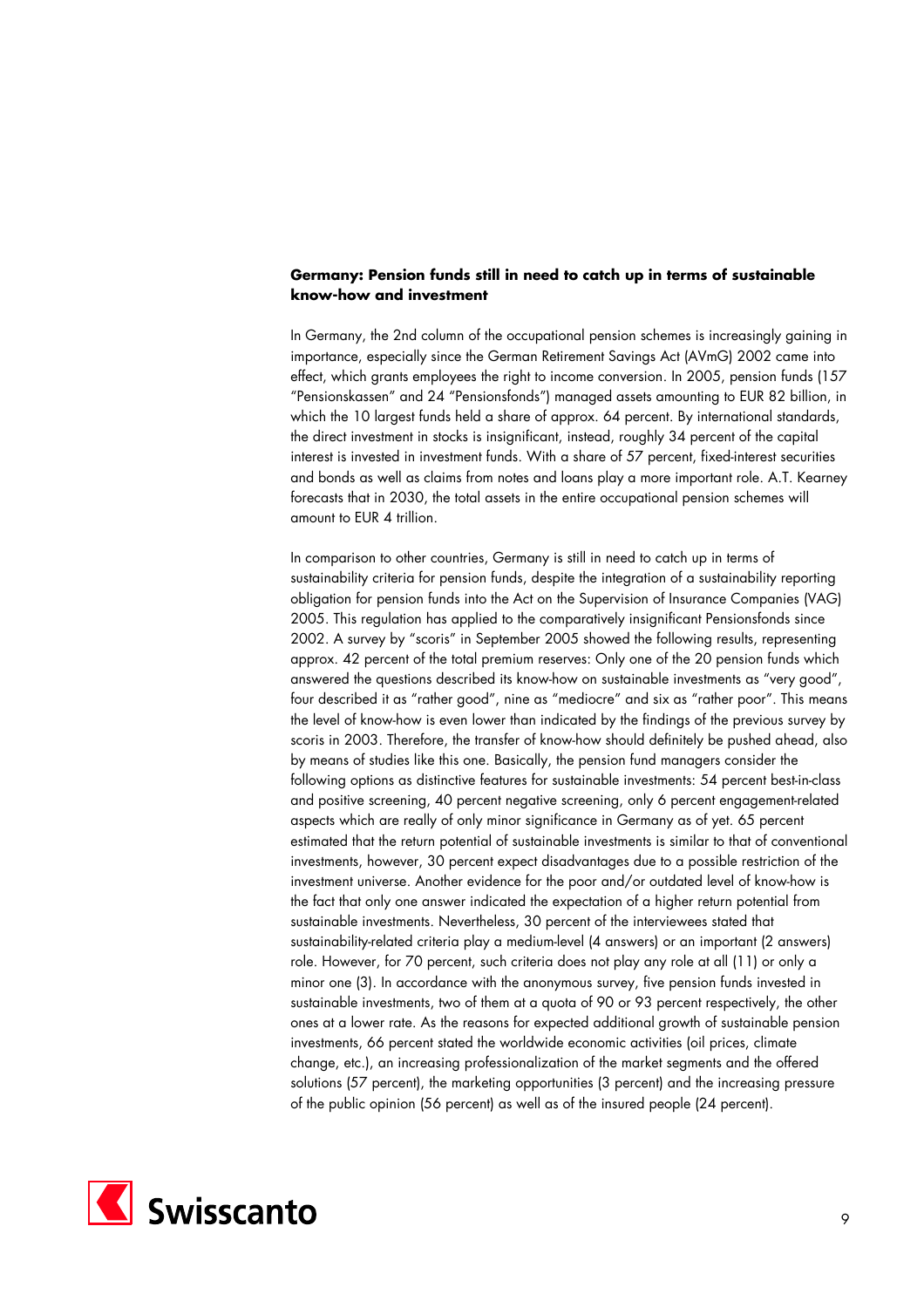Examples for sustainable investment practices of German pension funds are currently (capital investments as of the end of 2005): In the share-linked variation of the Gothaer pension fund (EUR 260 million), a sustainability fund can be chosen. The Gerling pension fund (EUR 134 million) takes into consideration negative criteria such as nuclear energy, armament and the violation of human rights when selecting its investments. The Hannoversche pension fund (EUR 49 million) which is only available for "Waldorfschulen" (≈ Steiner Schools) and institutions or companies with particularly sustainable engagement, stipulates in its investment regulations that it refrains from investing in anonymous securities to the extent legally possible,if there are alternatives providing awareness on the social, cultural and ecological consequences of the investment and information on the debtors. The Hamburg Mannheimer pension fund (EUR 212 million) and the Victoria pension fund (EUR 368 million) mostly invest in companies which are included in the indices Dow Jones Sustainability (DJSI), FTSE 4 Good, ASPI or ESI. The Nuremberger pension fund (EUR 19 million) offers an investment of the surplus return in a portfolio "Ecology" consisting of three sustainability funds. The share-linked variation of Pro bAV pension fund (EUR 229 million) offers the possibility of considering a sustainability fund. The West pension fund (EUR 14 million) offers an investment in funds. For this purpose, the WestAM Pension Dynamic Fund is issued as a sustainable investment fund which is open to the general public; it fulfills the specific requirements for pension schemes. The fund concentrates its investment activities on stocks of European companies included in the DJSI. Metallrente offers a pension fund (EUR 28 million). Its investments in stocks are also based on DJSI-listed companies. Germany's largest pension fund, BVV (EUR 18 billion) wrote in its pension information 2005/2006 without further explanation: While ethical, social and ecologic issues were taken into account, they came in second after the goals security and profitability.

#### **Assets under management:**  Pension funds: Euro 82 billion (2005)

- 1. Best-in-class and positive screening
- 2. Negative screening
- 3. Sustainability-index-oriented
- 4. Sustainable real estate asset management

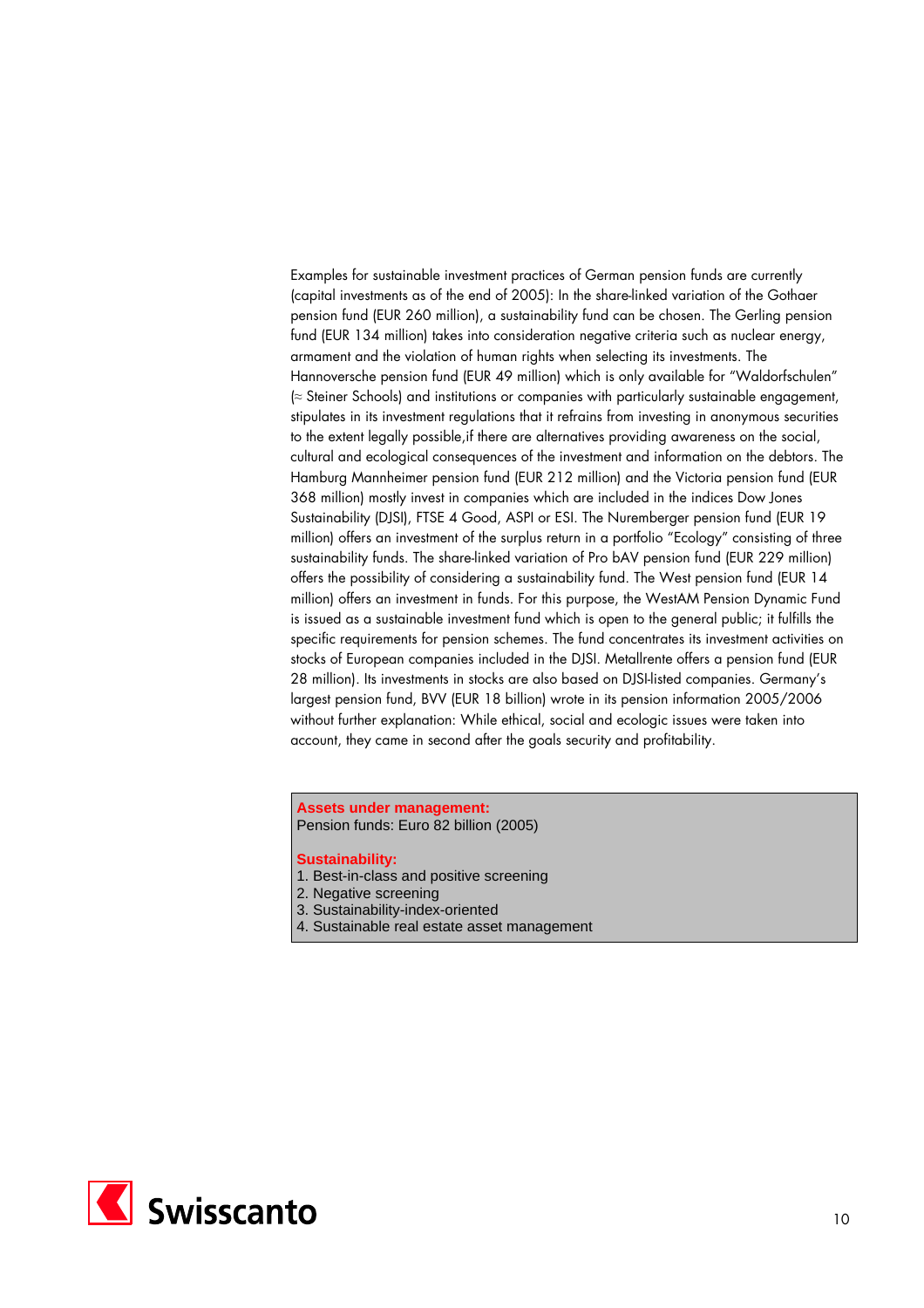## **France: FRR and ERAFP - goal: 100 percent sustainability**

In addition to the occupational and individual pension schemes, the French pension system is mainly based on the state pension. In 1999, the state pension was complemented by the state reserve fund "Fonds de Réserve pour les Retraites" (FRR). As a state administrative body, the FRR is to invest funds from taxes, sales of state-owned goods and other sources until 2020. Its capital is intended for the benefit of the state pension policy. As of the end of 2006, the FRR had accumulated reserves amounting to EUR 29 billion. In 2001, a law was enacted, subjecting the FRR to a sustainability reporting obligation. In 2003, the fund stated its intention to maximize its return in the long term and with utmost security in its investment goals. In addition, the investment policy must be consistent with common values supporting an economic, social and environmentally friendly sustainable development. An interesting detail in this context is the fact that the FRR decided not to invest in hedge funds, as their rather short-term advantages do not match the fund's long-term investment goals.

In the middle of 2006, FRR allocated EUR 600 million to sustainable investment accounts for a period of five years. The five chosen asset managers will concentrate on European stock investments. Provided the performance is good, the sustainability-related investments might be increased.

At the end of 2006, the FRR commissioned the French sustainability agency "vigeo" and/or the British "EIRIS" to verify whether the companies in its European and/or global stock portfolio complied with international treaties with a focus on human rights and employees' rights. In addition, the British "Trucost" will investigate the carbon footprint as well as risks and opportunities of the companies invested in worldwide.

The governmental additional insurance for civil servants "Etablissement de Retraite Additionelle de la Fonction Publique" (ERAFP) is responsible for pension reserves of 4.6 million French civil servants and had a fund volume of EUR 1.5 billion as of the end of 2006, which is intended to increase to EUR 8 billion by 2010.

At the end of 2006, ERAFP commissioned the German sustainability rating agency "oekom research" and "vigeo" to integrate sustainable stock and bond analyses for the entire fund volume.

ERAFP's ambitious goal is to implement a sustainability strategy for the entire assets under management. Philippe Caïla, Director of ERAFP, says: "The values directing this strategy are adjusted to the values of public welfare. The principles stated therein are based on the rule of law, human rights, social dialogue and progress, environmental protection, good governance and transparency.

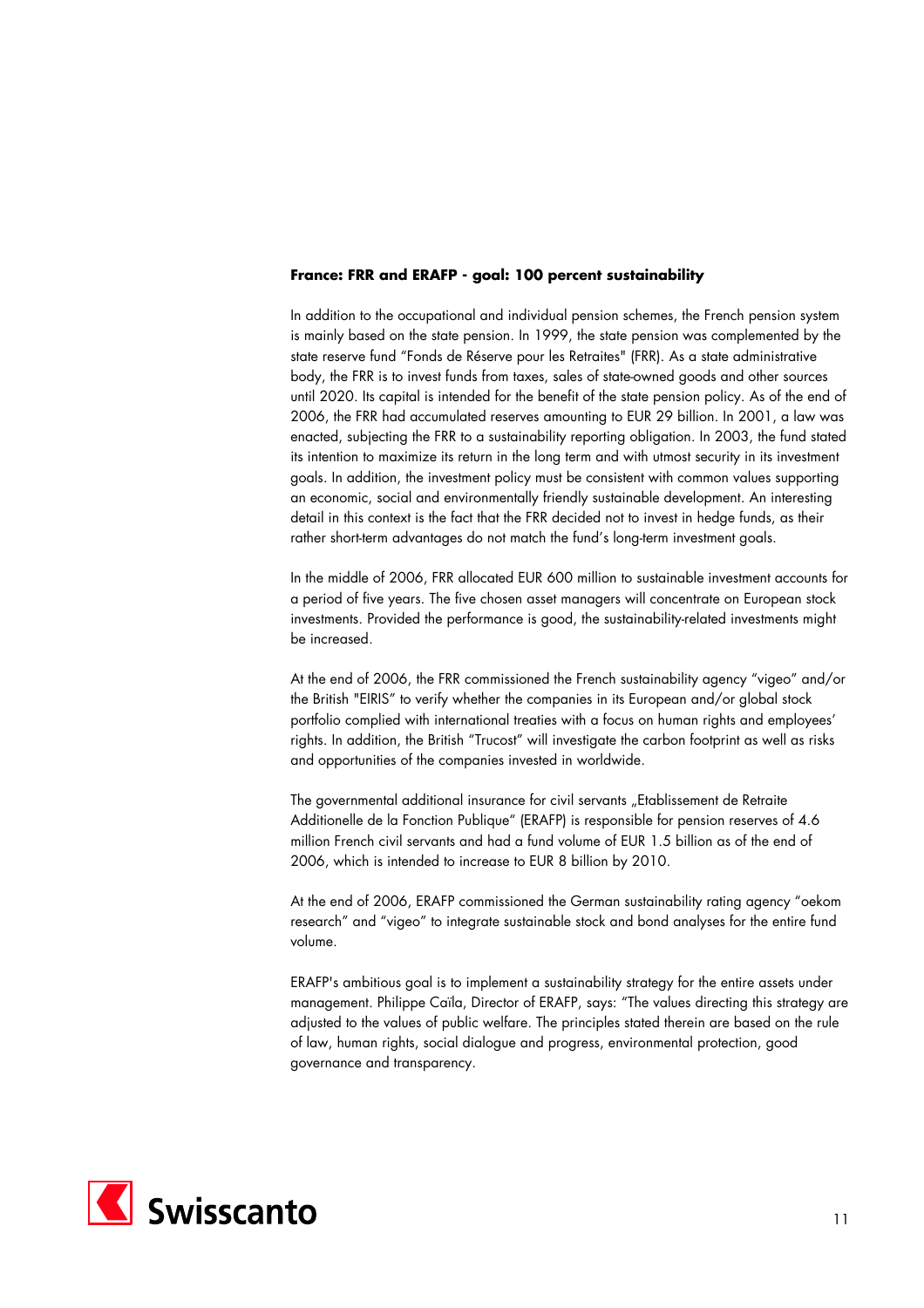In this context, the German-French consortium consisting of oekom and vigeo will assume the following tasks:

- development of a sustainability reference model for stocks and government bonds;
- implementation and monitoring of the strategy;
- monitoring and sustainability research for all investments;
- oekom provides expertise in the domain of bonds, vigeo in the domain of stocks.

ERAFP's goal to consider sustainability criteria for all investments is a forward-looking step which will surely be followed by other institutional investors. This shows a clear development of investors towards their responsibility to also include sustainable aspects in the management of their accounts, says Nicole Notat, CEO of vigeo.

While ERAFP manages investments in government bonds itself, euro-dominated stock accounts were awarded to BNP Paribas, Integral Development, as well as to Robeco and SAM Group in 2007. The volume with a potential of more than EUR 1.2 billion in the next four years was at the same time the largest sustainable equity tender in France to date. Another tender for sustainable corporate bonds will be effected in the second half of 2007.

#### **Assets under management:**

FRR: EUR 29 billion ERAFP: EUR 1.5 billion (2006), EUR 8 billion (2010)

- 1. Positive screening for investments in stocks and bonds
- 2. Negative screening for investments in stocks and bonds
- 3. Best-in-class
- 4. Determination of the carbon footprint of the companies invested in.

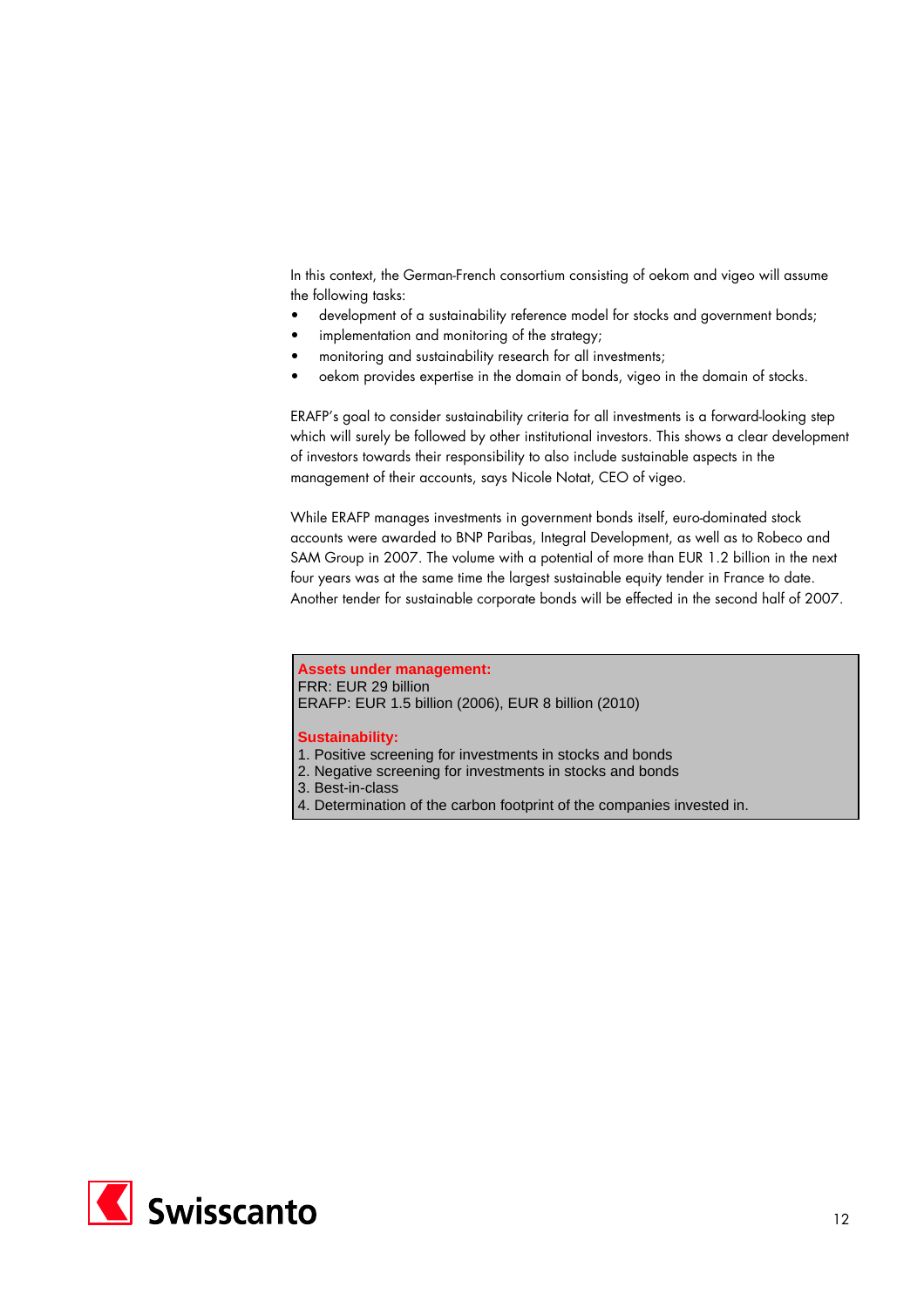# **Great Britain: Pension funds as global driving forces for sustainable investment and engagement**

Great Britain is one of the leading countries in Europe and/or worldwide concerning the integration of sustainability aspects in pension investments. Its development activities are so extensive that this study can only select some important past and current issues, whereby this selection is not exhaustive.

Since the creation of occupational pension funds in Great Britain in 1978, regulations for improved consumer protection have been laid down due to misselling scandals and cases of fraud. With the Pension Act 1995, the reporting obligation in connection with the Statement of Investment Principles (SIP) was established. In 1997, New Labor commenced the pension review. As a result thereof, the SIP must also include a report showing to what extent social, environmental or ethical considerations form part of the investment decisions and the exercise of the voting rights. The Act was enacted in 2000 and was the role model for numerous similar regulations worldwide. The sustainability reporting obligation applies to private and public occupational pension funds as well as to stakeholder pensions of the individual pension provisions. At the beginning of 2000, the second largest pension fund University Superannuation Scheme (USS, assets amounting to more than £ 20 billion / EUR 30 billion) and the largest BT Pension Scheme (BTPS, assets amounting to more than £ 29 billion / EUR 44 billion) commenced sustainable investment activities and were the role models for other pension funds. As early as July 2000, 21 of the 25 largest British pension funds (half of the entire British pension fund assets) intended to integrate sustainability.

At the end of 2005, a total of 79 UK pension fund trustees answered that 11 percent of them intensively used negative screening (five times more than the 2 percent in 2003). 15 percent intensively used positive screening. Engagement was materially more significant: 40 percent used their influence intensively, in 2003 this applied only to 26 percent.

In 2001, the Association of British Insurers (ABI) asked companies to integrate into their management reports sustainable risks and opportunities as well as their consequences on the short-term and long-term goodwill. With more than 400 members representing more than 20 percent of the stock investments at the London Stock Exchange, ABI is a very influential association. Recently, an update of the "Responsible Investment Disclosure Guidelines" was published.

The "Local Authority Pension Fund Forum" (LAPFF), a group of pension funds with assets amounting to £ 60 billion / EUR 89 billion, recently published the report: "Shareholder Engagement: Holding Fund Managers to Account" which contains guidelines for trustees for dialogues with fund managers and effective engagement of companies invested in for a long-term increase in value. In 2007, LAPFF published "Labour Standards in China: Best Practice Guidelines" which contain indicators for effective management of work-related risks and opportunities of Chinese companies invested in.

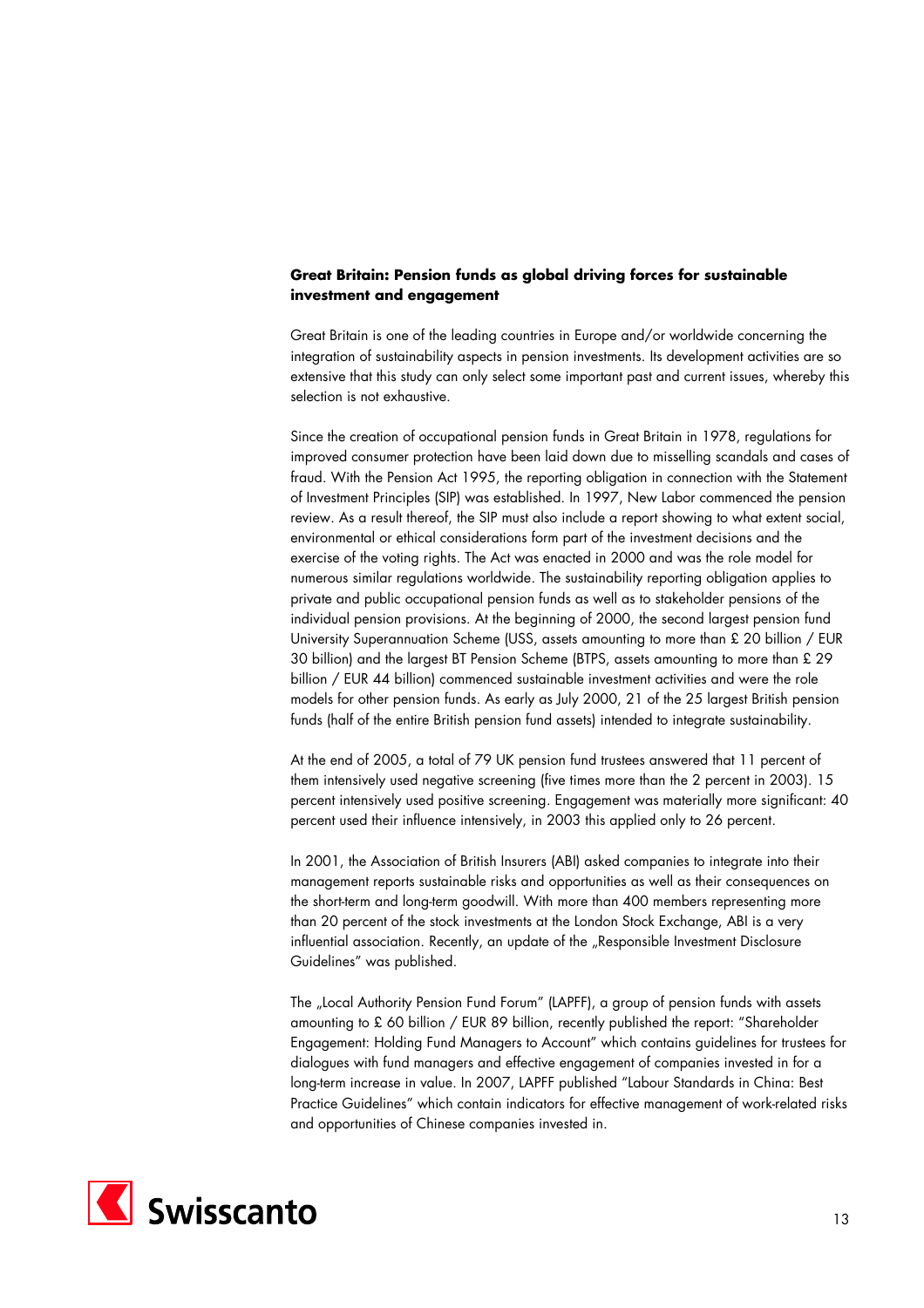The Trades Union Congress (TUC) recently announced that 93 percent of the members of the TUC's Member Trustee Network, which manages pension funds amounting to more than £ 300 billion / EUR 453 billion, think that fund managers should publicly report on their voting at shareholders meetings, similar to the usual practice in Switzerland.

The pension fund of Environment Agency - worth £ 1.5 billion - instructed the fund managers to insist that companies apply DEFRA's Guidance on Environmental Reporting and the corresponding Sustainable Development Key Performance Indicators (SD-KPIs). The fund also awarded a £ 50 billion emerging market account for an actively managed stock portfolio to Scottish Widows Investment Partnership. SWIP is sustainably supported by Trucost and Global Ethical Standards in the implementation of the Fund's Environmental Overlay and corporate governance strategies. The fund also awarded accounts for all other asset classes, also financing land regeneration and renewable energies and obtaining IPE awards.

The pressure on pension funds continues to be material. In 2006, FairPensions found that there were considerable differences between the largest pension funds worth £ 250 billion and issued a "Responsible Investment Guide for Pension Fund Trustees". Until June 2007, the UK Social Investment Forum investigated the pension funds of all FTSE4Good companies as to their sustainable pension provision practices. The pensions regulator trustee toolkit explains what is to be required from fund managers concerning corporate governance, including shareholder activism and ethical investment considerations. The government explicitly provides for sustainable investment options in the new Pensions Reform for Personal Accounts.

**Assets under management:**  Environment Agency Pension Fund: EUR 2.3 billion USS: EUR 30 billion; BTPS: EUR 44 billion LAPFF: EUR 89 billion

# **Sustainability:**

1. Engagement 2. Positive screening / best-in-class 3. Negative screening each for all asset classes

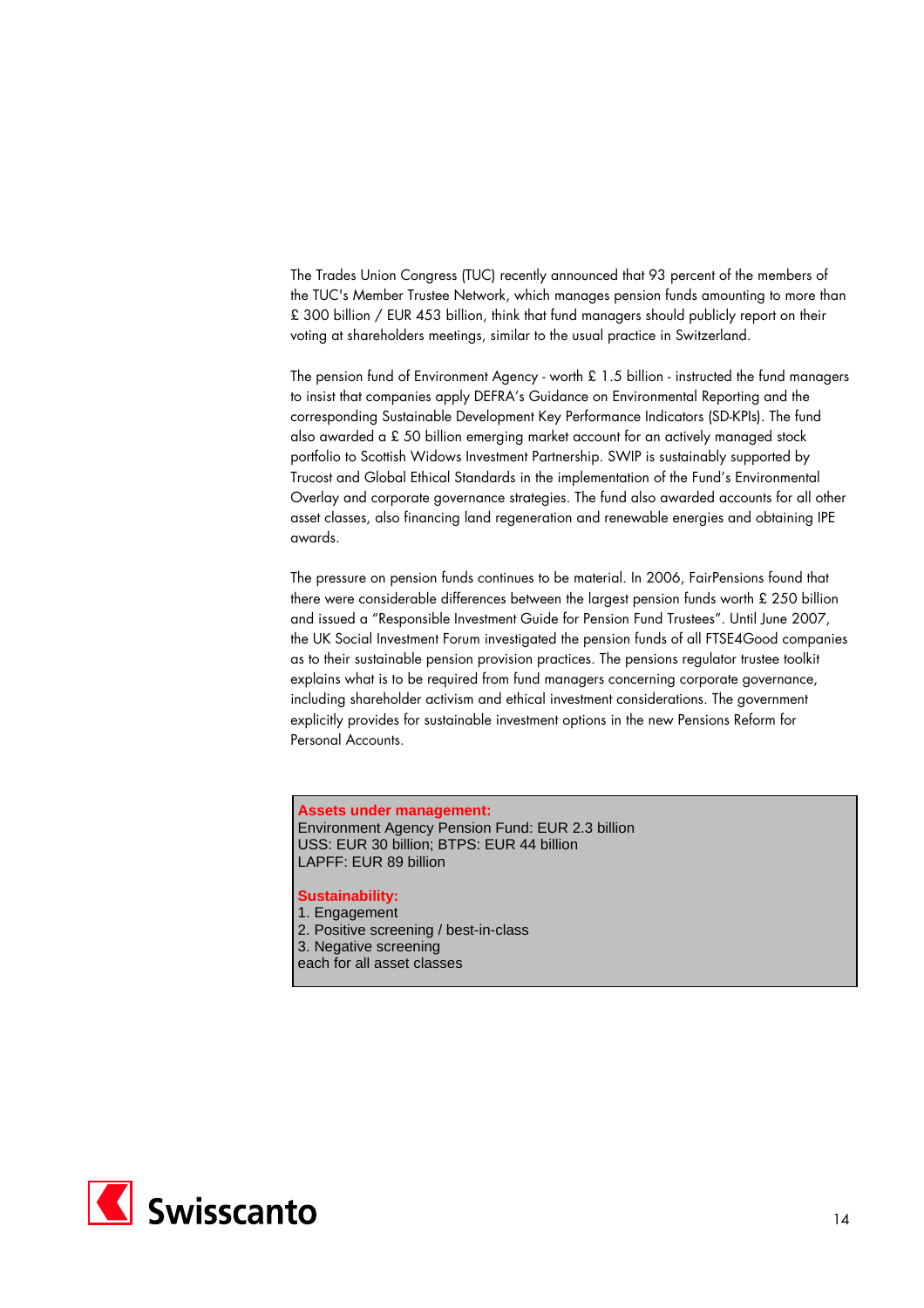# **New Zealand: New Zealand Superannuation Fund: Engagement for environmental, work and human right standards**

In 2001, in New Zealand two new state pension funds were established in order to cover the pension costs during the coming decades: the Government Superannuation Fund for the pensions of the civil servants and the tax-financed New Zealand Superannuation Fund for pension payments to all future pensioners in New Zealand. The initial funds of the latter considerably larger - fund were 1.46 billion New Zealand Dollars (EUR 0.77 billion). The fund receives another NZD 35 million (EUR 18.5 million) per week from the New Zealand government, that is roughly EUR 1 billion per year. In 2025, the fund volume is to amount to NZD 120 billion (EUR 63.3 billion), in 2043 roughly NZD 230 billion (EUR 121.4 billion). By mid-2006, the fund volume amounted to NZD 10.1 billion (EUR 5.3 billion).

In 2003, statutory sustainability criteria were established for both funds. These criteria require ethical investment, including policies, standards or processes to avoid damage to the reputation of New Zealand as a responsible member of the global community. At the same time, the funds aim to maximize returns without taking excessive risks. As early as 2003, the ethical investment regulations were specified in more detail: One of the seven guardians of the fund, Glen Saunders, is an expert in sustainable investments. The guardians can take the following issues into account: court decisions or corresponding information in case a company violates international laws and conventions concerning human rights, employees, environmental protection and arms trade. Securities of countries subject to international sanctions or securities of irresponsible members of the global community can be avoided. Traditional negative criteria such as tobacco or alcohol production are not to be applied for the time being.

The fund management of the New Zealand Superannuation Fund expects that sustainability criteria as a whole will have a positive influence on the long-term performance of the fund and on sustainable markets.

The fund is one of the first to sign the Principles for Responsible Investment (www.unpri.org) of the United Nations. In order to be able to make a more uniform assessment of the sustainability performance of the approx. 300 companies invested in, the Standards of the United Nations Global Compact (ww.unglobalcompact.org) were included as an additional criterion. The Global Compact covers in particular human rights, working conditions, environmental protection and economic corruption.

If companies invested in are found to violate corresponding standards or conventions, constructive dialogues are held with the management of the companies, also with other institutional investors. Disinvestments are also possible.

In addition, the International Shareholder Service (ISS) was commissioned to coordinate, analyze and exercise international voting rights.

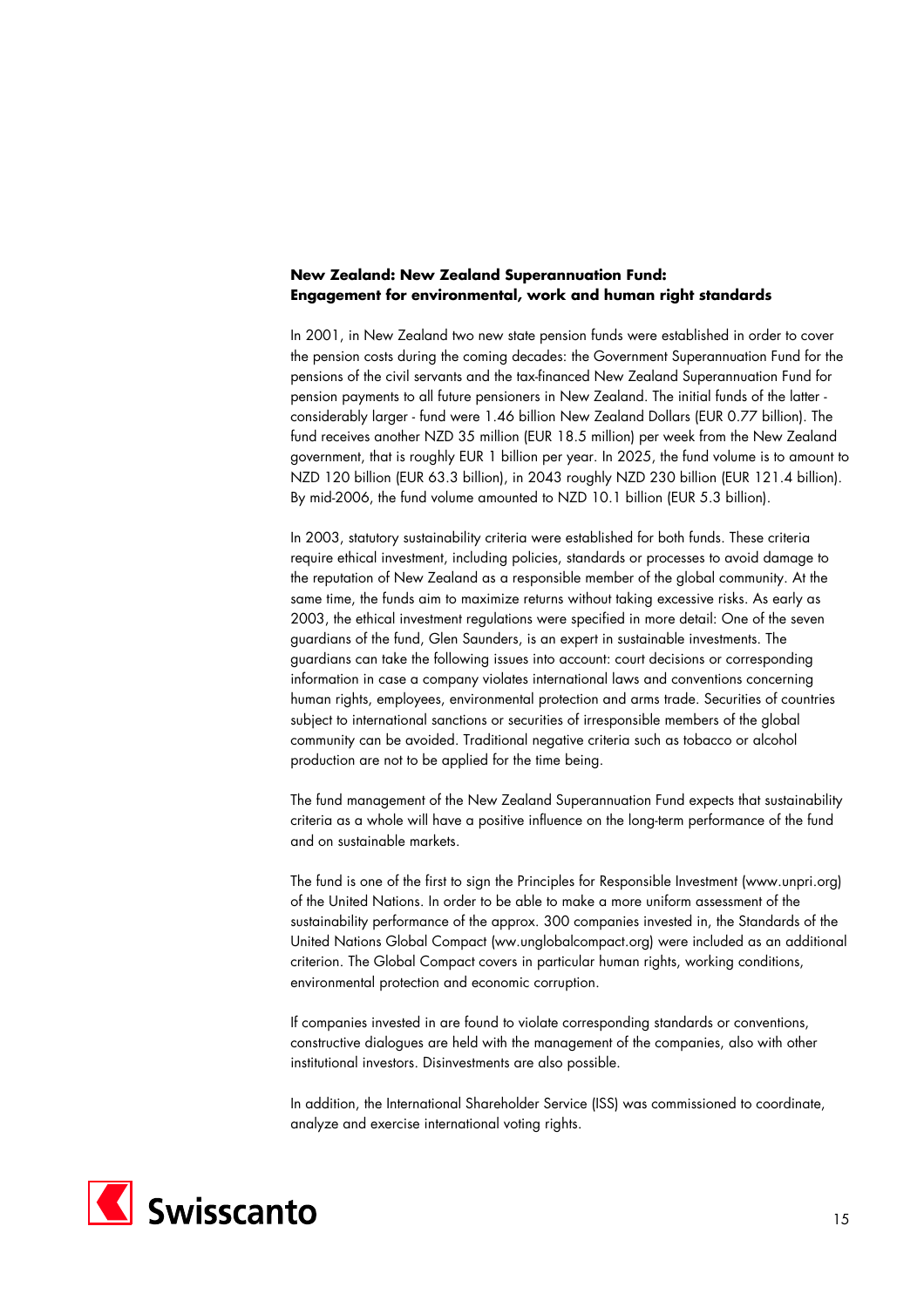In 2006, the New Zealand Superannuation Fund joined the Australian Ethical Investment Association and the experienced expert for sustainable investments, Anne-Maree O'Connor was hired as Head of Responsible Investment. In 2007, the fund signed the Carbon Disclosure Project (ww.cdproject.net).

**Assets under management:**  EUR 5.3 billion (mid of 2006) approx. EUR 121.4 billion in 2043

#### **Sustainability:**

Engagement concerning violations of international conventions and standards relating to environmental protection, human rights, employment rights and corruption. **Disinvestment** 

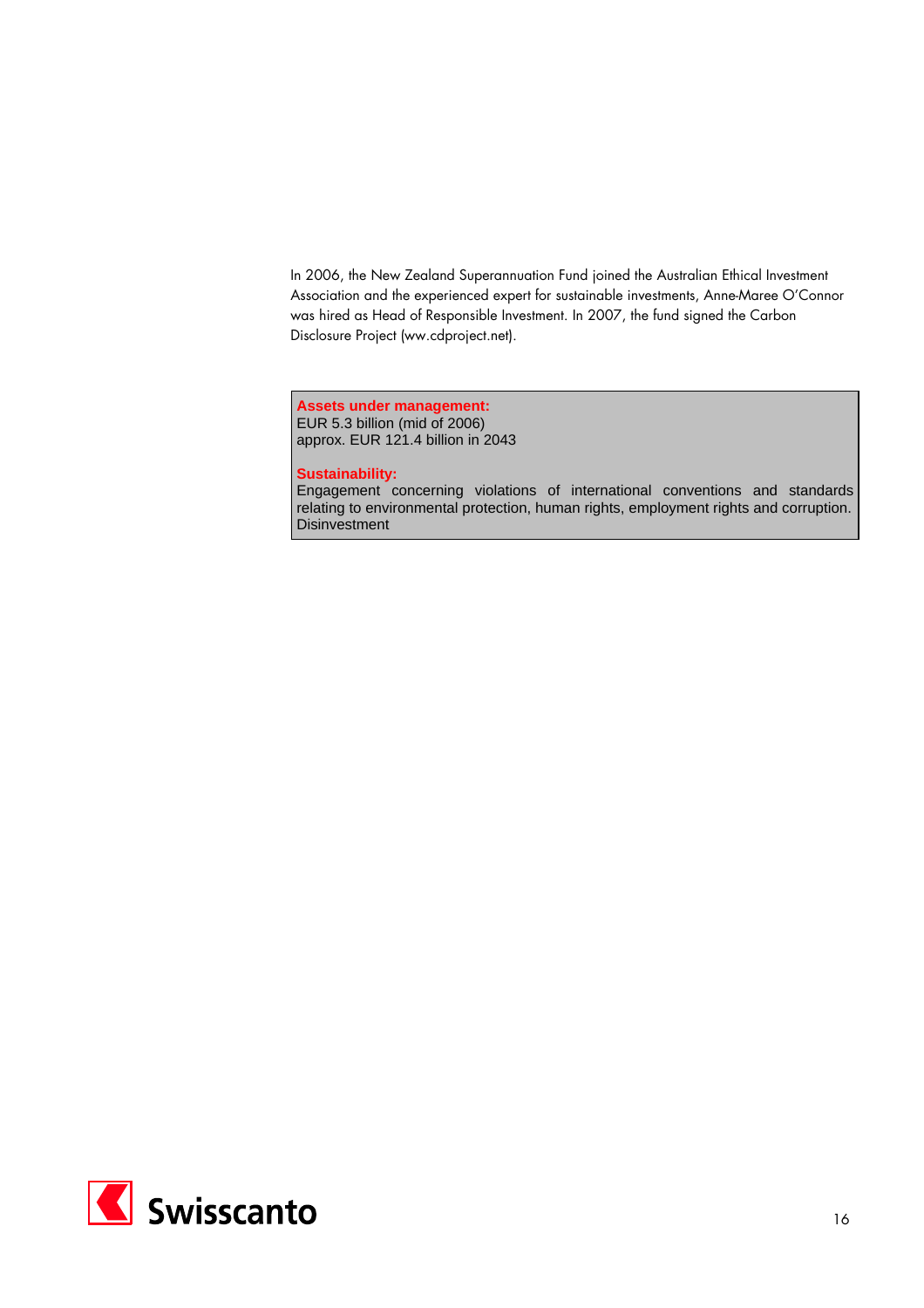# **The Netherlands: ABP and PGGM, Europe's #2 and #3 as global role models for sustainability**

The pension funds ABP and PGGM lead the way for a sustainable investment policy in the Netherlands and worldwide. As of September 2006, ABP, with assets worth EUR 179 billion, was the second largest pension fund in Europe, second only to the Norwegian Government Pension Fund - Global and the third largest in the world behind Japanese Government Pension Investment with assets of EUR 686 billion. ABP has 2.5 million clients from the education sector and the Dutch government. PGGM is the third largest pension fund in Europe - in 2006, its investment portfolio exceeded the EUR 80 billion benchmark. PGGM is a public pension fund for the health sector. ABP invests 55 percent of its portfolio in shares and alternative investments, 43 percent in fixed-interest investments and 2 percent in other investments. 80 percent of its portfolio is managed internally, 20 percent externally.

ABP's number one priority is achieving the highest possible long-term return. According to ABP, there is a clear connection between sustainability, good corporate governance and above-average company performance. Currently, the sustainable investment strategy is mainly applied to the investment in Dutch and global stocks, an extension to all asset classes is currently under review.

The sustainability strategy includes in particular:

- Engagement: ABP employs three full-time employees for the exercise of the voting rights and engagement. These employees assess the corporate governance of the companies invested in on the basis of relevant codes and the UN Principles for Responsible Investment. ABP uses the voting rights for all Dutch equity interests. The voting right for participations in international stock corporations is exercised only if at least US\$ 13 million and/or 1 percent of the outstanding capital is held by ABP; this applies to roughly 1,000 companies in Europe, the USA, Canada and Australia. The voting rights are exercised personally or by proxy and all decisions are published on the internet. At the same time, there are active dialogues with companies. So far, sustainability-related contents have not played a role in this context, however, they will be taken into consideration during the current review of the engagement strategy.
- Disqualifying criteria: ABP applies negative screening to companies which violate international standards and support illegal and immoral behavior and the investment is directly connected with the violation of human rights and personal liberty rights.
- Sustainability research is to be integrated into the mainstream investment for materially important issues, as such issues influence the securities prices. In order to generate sustainability information which is partially still incomplete, ABP (and PGGM) finances the Enhanced Analytics Initiative (EAI) and the European Center for Corporate Engagement (ECCE), which published the study "Use of extra-financial information by research analysts and investment managers" - which is quite recommendable - in March 2007.

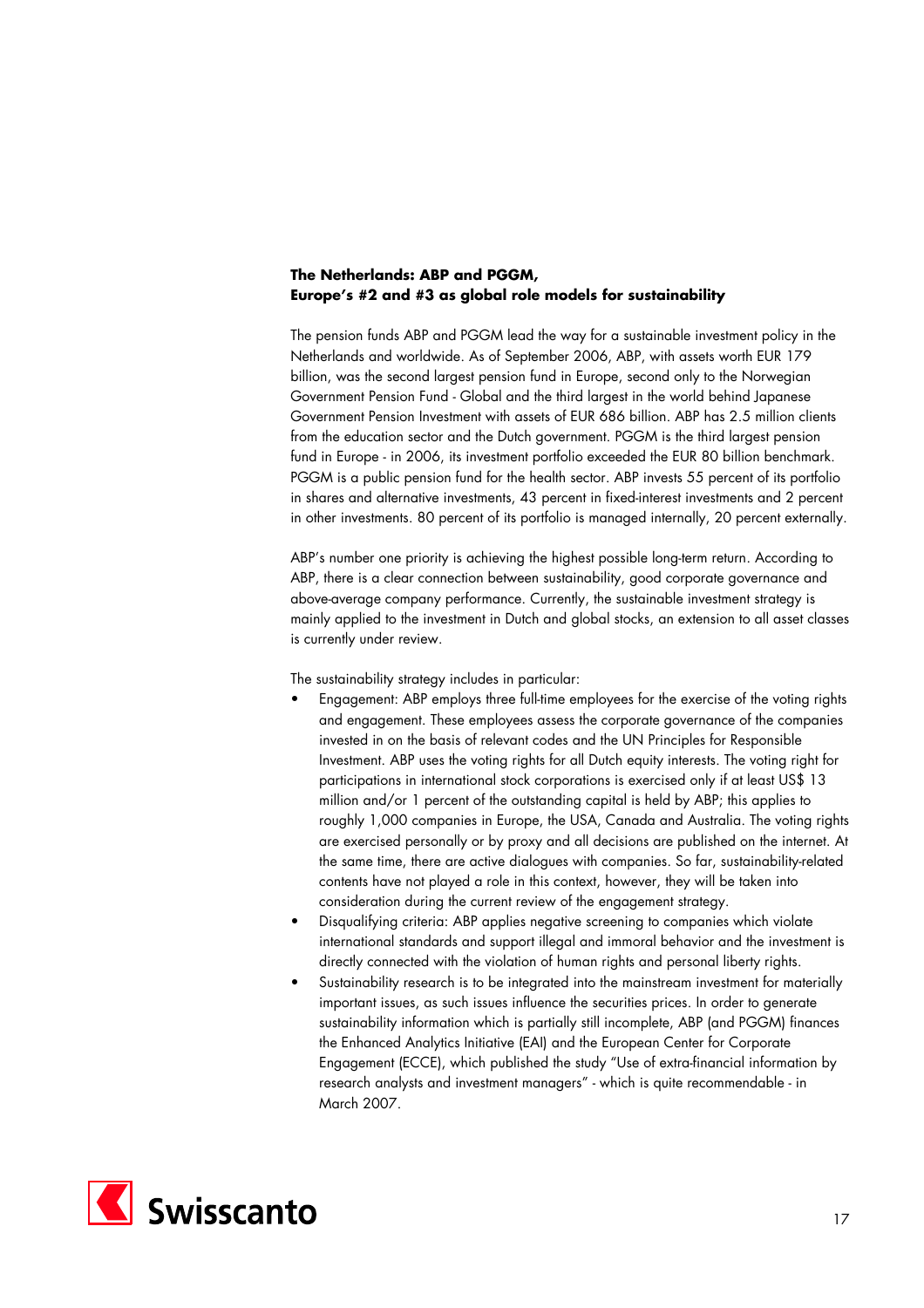- Sustainability accounts: On the one hand, a one-time amount of US\$ 190 million was awarded to Loyalis Global in 2002. The Loyalis Global Sustainability Fund invests in companies creating financial assets with a clear emphasis on sustainability management. The best-in-class portfolio is an experiment for future activities. The research is done by Innovest, followed by traditional financial management with a weighting corresponding to the MSCI World Index. Analyses on how ABP's mainstream managers can use the generated know-how are presently ongoing. ABP encourages pension funds to invest in the fund. On the other hand, in 2006, US\$ 363 were invested in the private equity fund Carbon II by Climate Change Capital's (CCC), which invests in renewable energies and a low-carbon economy, especially in developing countries.
- Initiatives: In addition, ABP cooperates with CalPERS, Hermes, Carbon Disclosure Project, Eurosif and corporate governance networks.

In 2003, ABP received the IPE Award as best European pension fund for sustainable investments. Since 2007, Rob Lake has been Senior Portfolio Manager for environmental, social and governance issues. He is driving forward the integration of these contents into the mainstream investment process.

At the end of 2006, Marcel Jeucken became the new head of responsible investments of PGGM. The PGGM strategy contains disqualification, best-in-class (2 pilot portfolios for European and US stocks) and engagement (for European and US stocks through Responsible Engagement Overlay by F&C) and is to be extended to all investments. PGGM recently also invested in the Carbon II Private Equity Fund and invested EUR 250 million in a sustainability fund for emerging markets by Albright Capital.

#### **Assets under management:** ABP: EUR 179 billion PGGM: EUR 80 billion

- 1. Engagement
- 2. Negative screening / disinvestment
- 3. Integration into mainstream research
- 4. Best-in-class
- 5. Private equity

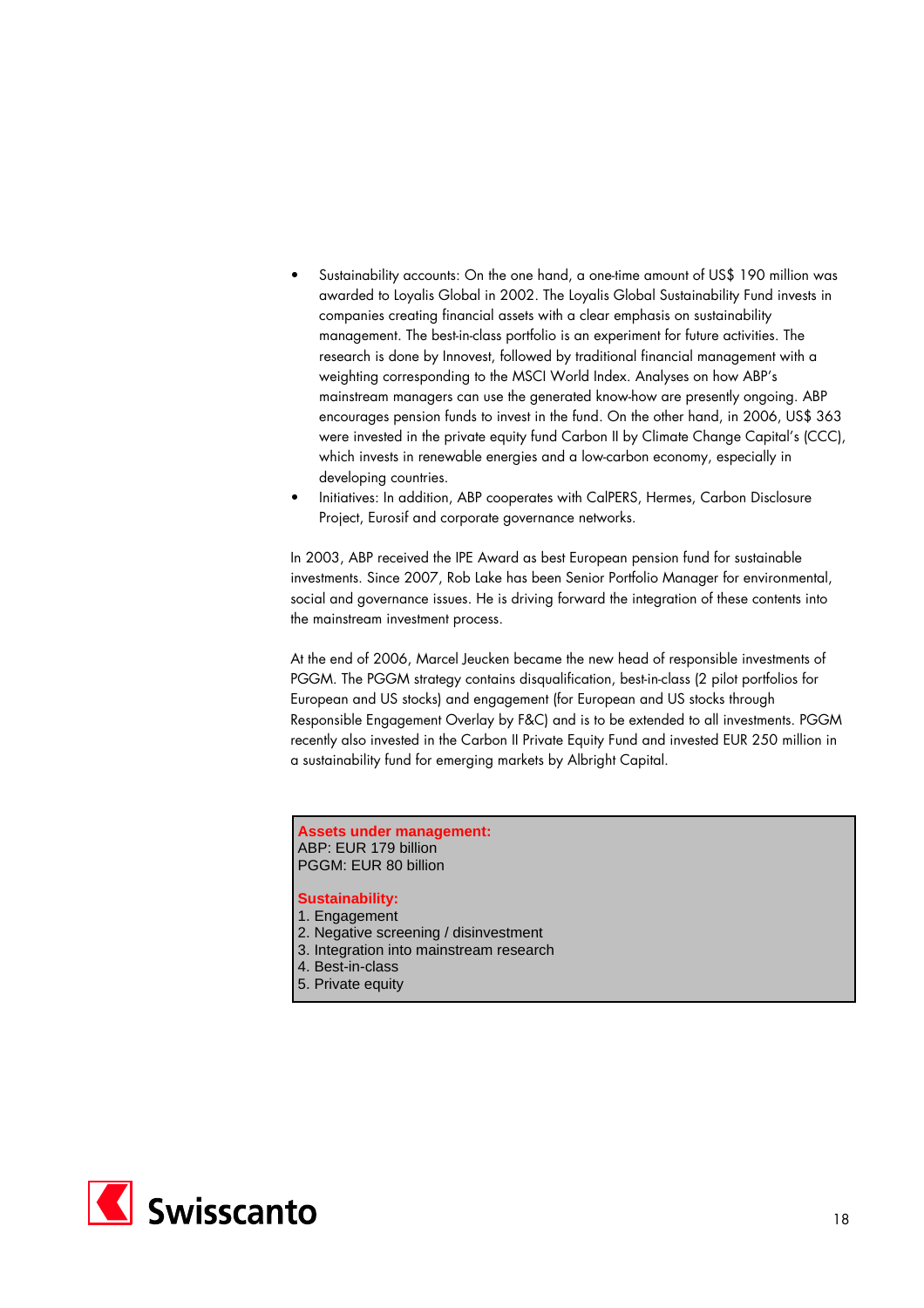## **Norway: Government Pension Fund - Global: Engagement, negative screening and disinvestment**

Since 2004, there have been comprehensive sustainability-oriented statutory provisions for the Government Pension Fund - Global. This fund was originally issued by the Norwegian parliament as the "Government Petroleum Fund" in 1990. The net returns from the Norwegian oil and gas production as well as the returns from the fund's investments flow into the fund. Annual transfers of a maximum of 4 percent to the Norwegian national budget are effected as an outflow. The transferred amounts correspond to the national deficit which would occur without the income from oil and gas. The Treasury Department obtained the responsibility for the management of the fund by act of law, and delegated the operational fund management to the Norwegian Central Bank (Norges Bank). The Department informs the bank of management guidelines by way of regulations, rules and decisions. In 2006, 78 percent of the fund's assets were managed internally by Norges Bank Investment Management (NBIM) (91 percent in 2005), the remainder was managed by external managers whose long-term performance will be assessed. 60 percent of the fund's assets are invested in bonds and 40 percent in stocks of more than 3,500 companies in 27 countries worldwide, however, for fear of overheating, not in Norwegian companies. The maximum investment amount is 3 percent.

The Government Pension Fund is not a pure pension fund, however, it is often named in connection with other pension funds and the Norges Bank stated that future increases in pension payments by the government might be partially paid by the fund. The oil price increases in the past few years led to a material increase in the volume of the fund. As of the end of 2006, the fund was the largest pension fund in Europe with a volume of NOK 1.78 trillion (EUR 221 billion), an increase of NOK 384.6 billion (EUR 47.8 billion) compared to the end of 2005. The transfers of the Treasury Department amounted to NOK 288.3 billion, market returns of NOK 124.1 and NOK 27.8 billion were lost as a consequence of currency losses due to the strong Norwegian krone. The Norwegian population consists of roughly 4.6 million people, that means the fund's assets were at approx. NOK 380,000 (EUR 47,000) per capita.

The sustainability-oriented Ethical Guidelines for the fund came into force in 2004. At the same time, an Advisory Council on Ethics was established, which is to give advice to the Treasury Department. Basically, this is to prevent the fund from making and/or holding investments entailing unacceptable risks due to unethical acts or offences such as violations of fundamental humanitarian principles or human rights, corruption or severe degradation of the natural environment.

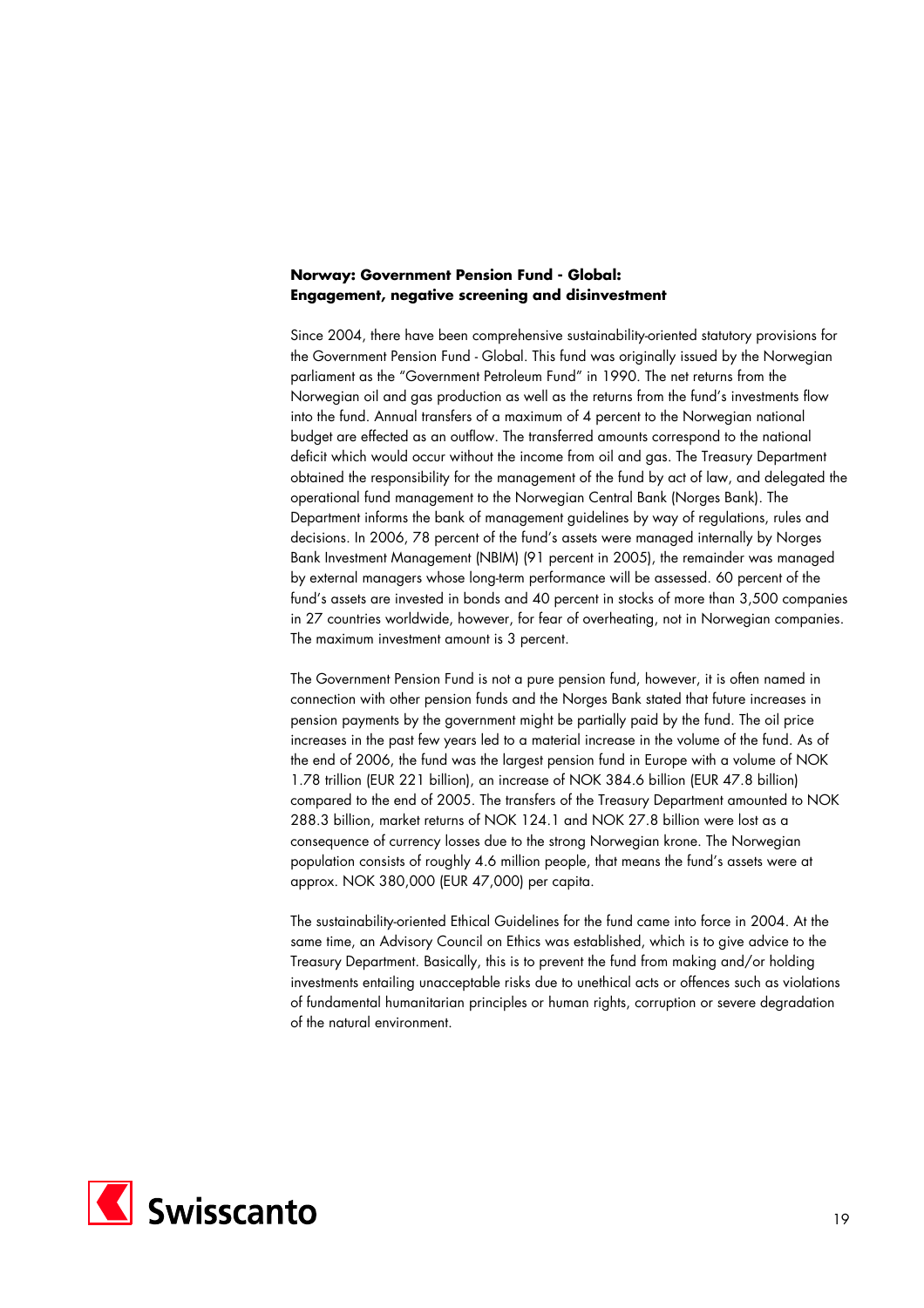The following three methods are used:

- 1. exercise of ownership rights also by proxy by external third parties in order to reach long-term returns on the basis of the UN Global Compact and the OECD Guidelines for Corporate Governance and for Multinational Enterprises;
- 2. negative screening of the investment universe of companies which produce weapons or have weapons produced by other organizations, if the normal use of such weapons violates fundamental humanitarian principles. The Treasury Department is responsible for these decisions, based on the recommendations made by the Council on Ethics. This also applies to:
- 3. disinvestment of companies from the investment universe, if such companies contribute material risks as to:
	- violation of human rights such as murder, torture, unlawful detention, forced labor, child labor and other abuse of children;
	- violation of individual rights in wars or other conflicts;
	- severe degradation of the natural environment;
	- corruption;
	- other material violations of fundamental ethical standards.

If the Council on Ethics wishes to recommend disinvestments, it should communicate its considerations and reasons to the relevant companies. From 2002 - 2006, disinvestments were effected from 20 companies (NOK 14.2 billion, EUR 1.76 billion), such as EADS, Lookhead (components for cluster bombs), Boeing, Honeywell (nuclear weapons), Wal-Mart (violation of human and employment rights).

In 2006, the fund complained about fundamental ethical gaps in companies invested in, about their short-term orientation and that they do not sufficiently consider public goods. In future, this will be expected in the course of good corporate governance which will lead to synergies for long-term investors.

**Assets under management:** EUR 221 billion

- 1. Engagement
- 2. Negative screening
- 3. Disinvestment

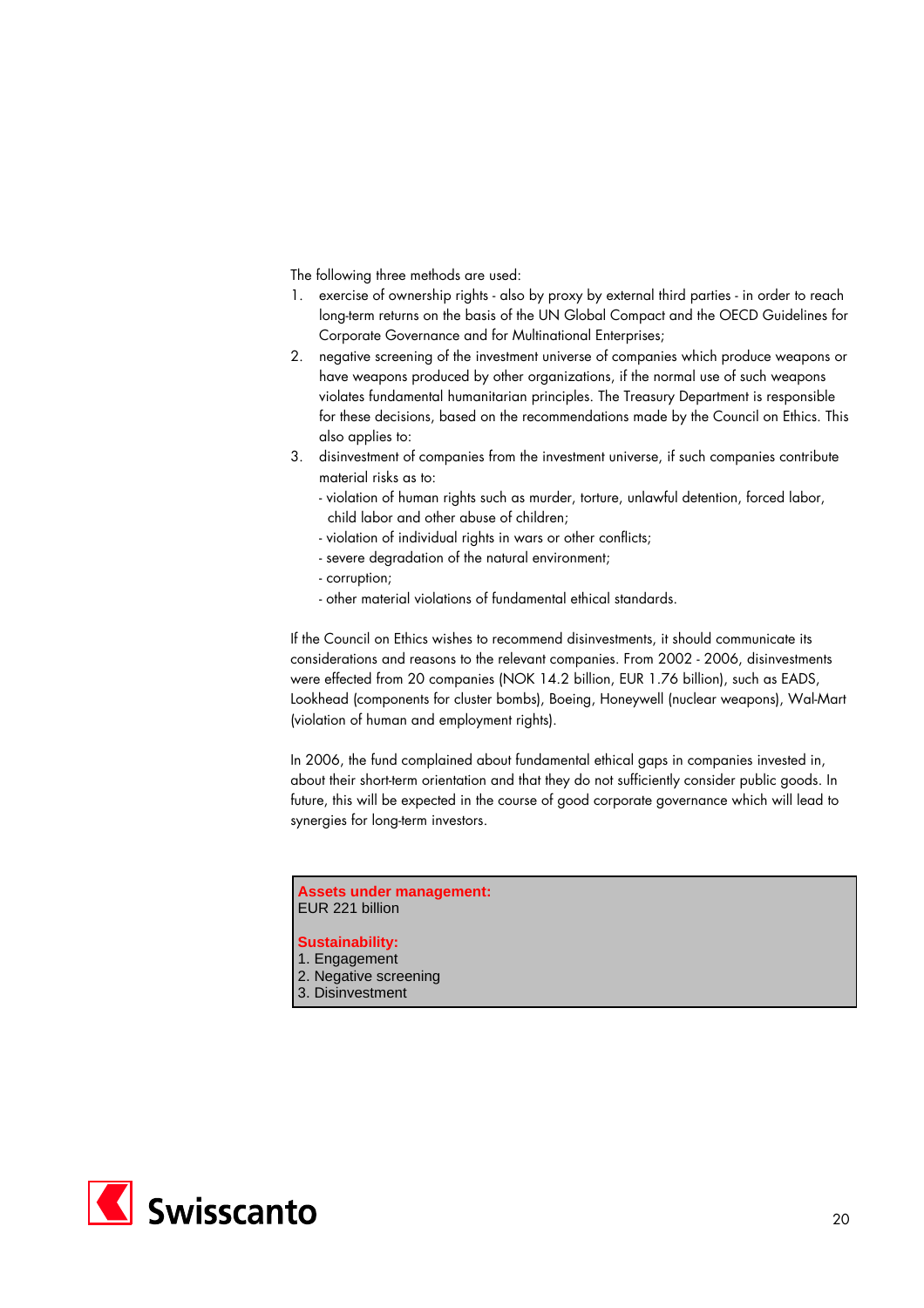## **Austria: Pension funds for employees: A great variety of sustainable investment approaches**

In 2002, the Company Pension Fund Act (BMVG, "New severance pay scheme") came into force. Each employer must pay 1.53 percent of any employee's monthly income into an employee pension fund (MVK), which was created specifically for this purpose. Currently, there are nine authorized MVKs managing the funds paid by the employers.

In the run-up to this change of law, the Austrian Association for Environment and Technology (Österreichische Gesellschaft für Umwelt und Technik" (ÖGUT)) requested a sustainability reporting obligation for MVKs, which was, however, not included in the law due to the quite narrow time frame for the enactment procedure. However, 7 of 9 MVKs voluntarily declared that their investment activities are oriented to sustainable criteria. ÖGUT prepared a standard for declaration and reporting concerning the sustainability of the investment policy. On the basis of this standard, a concept for the sustainability certification of pension funds and retirement funds was developed. So far, four employee pension funds and one investment and risk association (VRG) of a pension fund have undergone the certification process: BAWAG Allianz MVK, BONUS MVK, BUAK MVK, VBV MVK and BONUS Pensionskasse. - 2006 was the third consecutive year in which the audit was effected. The following information contained in the positive certification concerning sustainability as well as contained in the annual reports refers to the business year 2005. On 29 June 2006, the certificates were submitted in an publicity-effective manner by the Federal Ministry of Agriculture, Forestry, Environment and Water Management. For (new) customers and institutional investors, they are an indicator for a pioneer role concerning the consideration of sustainability criteria and are easy to communicate. The summaries of the audit reports of ÖGUT are publicly available.

As of 1 December 2005, the 9 MVKs managed approx. EUR 700 million for more than 1.7 persons entitled to a pension; compared to 2004, this means an increase of approx. 91 percent, especially due to current premiums. The volumes of the MVKs certified by ÖGUT were: BAWAG Allianz MVK (EUR 100 million), BONUS MVK (EUR 45 million), BUAK MVK (EUR 38 million), VBV MVK (EUR 221 million). BAWAG Allianz MVK applies a high-quality sustainability index (SI) procedure with numerous sustainable criteria for government issuers. The entire stock component of the portfolio (approx. 9 percent) consists of high-quality sustainability funds only. The stock component of BONUS MVK's portfolio consists of a highquality sustainability fund. A "satisfactory sustainability profile" is to be achieved for the bonds due to a focus on European and/or government issuers. The latter also applies to BUAK MVK, whose stock component consists of high-quality sustainability funds only. VBV MVK clearly structured its negative and disqualifying criteria and these criteria are illustrated in comprehensive detail. The sustainability council of VBV MVK is independent, has active planning competence and is supported by an external, internationally recognized research agency. The stock component (15.5 percent) is covered by four sustainability funds which can all evidence their sustainability-related quality by means of the Austrian Eco Label.

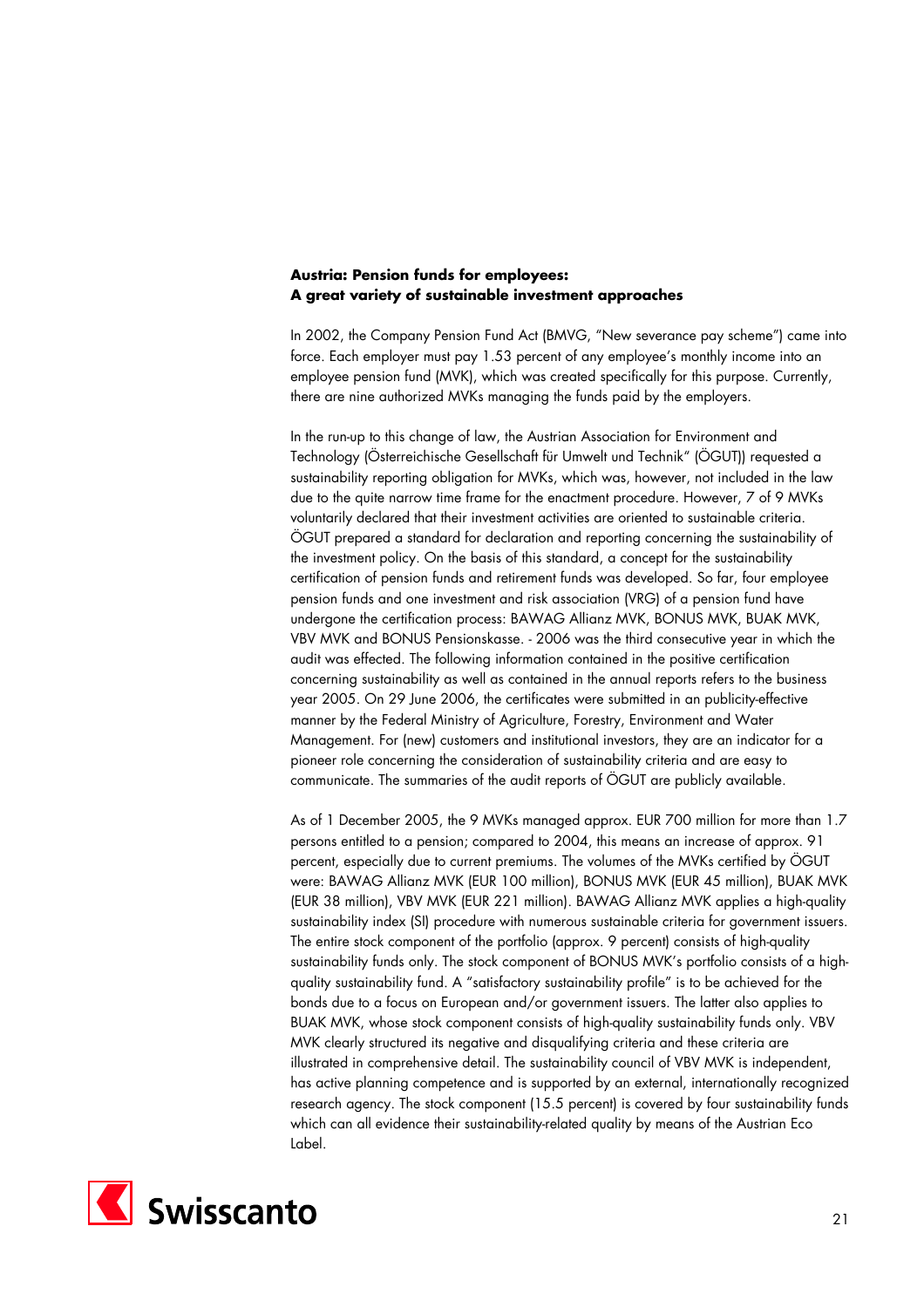The bonds (82 percent) are invested in more than 10 funds, one of which is explicitly sustainability-oriented and obtained the Eco Label. The other funds are focused towards Europe (see above). The ÖGUT audit team occasionally recommended disinvestments; such recommendations were often complied with in whole or in part.

In 2005, in the course of implementation of the EU Directive on the activities and supervision of institutions for occupational retirement provision 2003/41/EC, a sustainability reporting obligation "for the selection of assets, if any, in accordance with ethical, ecologic and/or social criteria" was implemented for the pension funds for the declaration of the investment policy in Austria.

The invested assets of BONUS Pensionskasse (PK) were EUR 205 million at the end of 2005. The smallest of the 6 multi-company PKs was chosen by the Investment & Pensions Europe Magazine (IPE) as the best PK in 2006. Special emphasis was placed on the sustainable investment and corporate culture. High performance and sustainability are not in conflict with each other: Especially in the very difficult year 2006, the performance of BONUS PK as of October was 5.33 percent, 1 percent more than its competitors. BONUS PK defined sustainable disqualifying criteria. The benchmark for the stock portfolio is the Dow Jones Sustainability Index. The VBV Pensionskasse, a pension fund with assets amounting to EUR 4 billion, established VINIS, its own company for a sustainable asset structure within the group and integrates screening, best-in-class and engagement aspects. The goal is to extend this to all assets.

**Assets under management:**

- 2 penison funds: EUR 4.2 billion
- 4 employee pension funds (MVKs): EUR 404 million

- 1. Positive screening for stock investments
- 2. Negative screening for stock investments
- 3. each partially also for bonds
- 4. Sustainability indices as stock benchmark
- 5. Best-in-class
- 6. Engagement

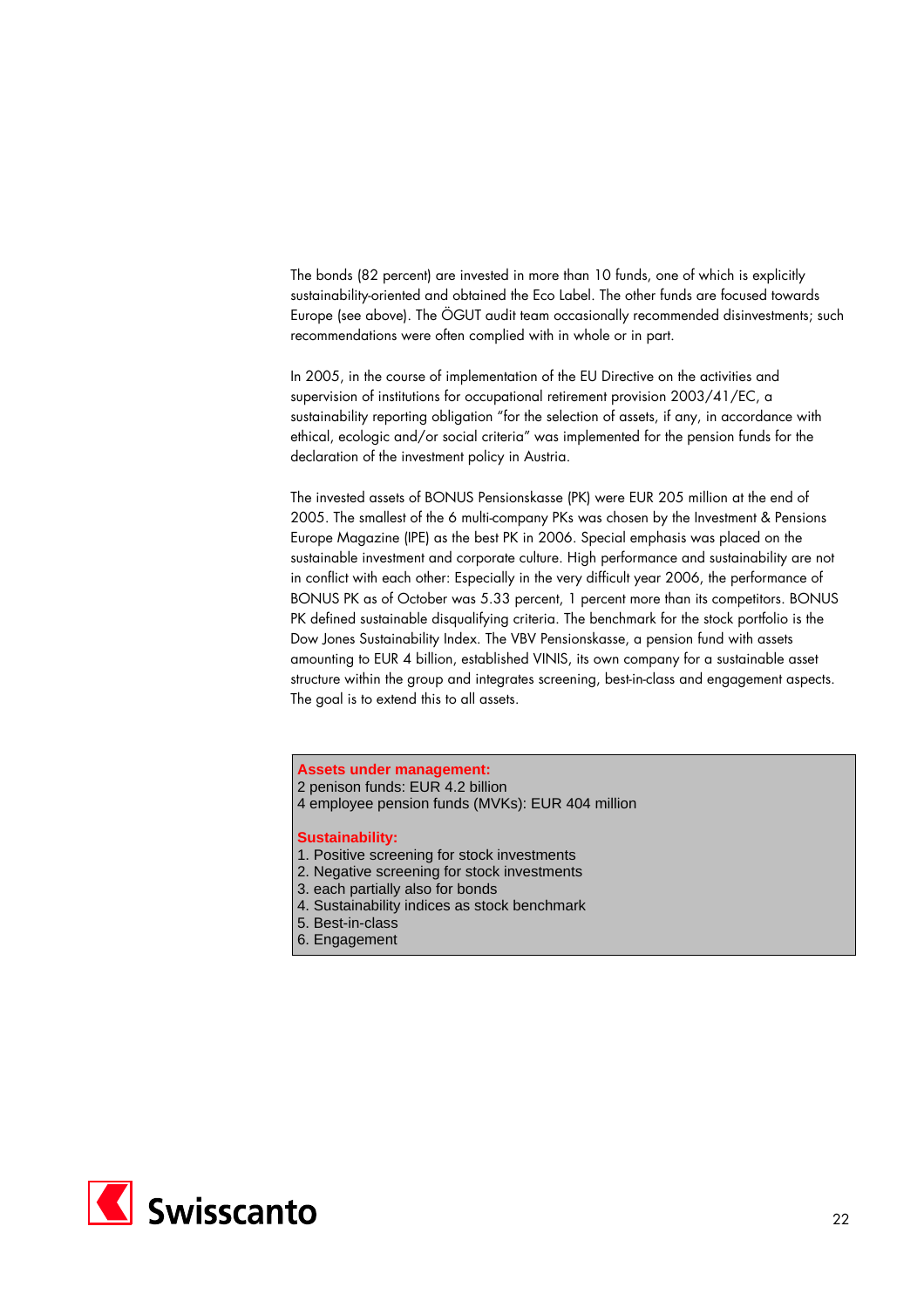# **Sweden: AP1 to AP4, AP7: Engagement for environmental, work and human right standards**

Sustainability-related aspects have been included in two of the three columns of the Swedish statutory pension system since a reform came into effect in 2001.

Although the income pension is premium-based, there are four capital-based buffer funds which were originally issued by the state, namely the First, Second, Third and Fourth Swedish National Pension Fund AP1 to AP4. The independent Boards of all AP funds are appointed by the Swedish government. In 2001, the Swedish Government invested 134 billion Swedish krones (roughly EUR 14 billion) in each fund; By the end of 2003, another EUR 1.3 billion each followed. The assets are managed internally as well as externally. The formerly strongly regulated investment regulations were loosened in the hope that this would lead to higher returns at a lower risk level. The funds may invest in all stock exchange-listed, liquid capital market instruments.

The premium-based pension is a reserve system into which part of the regular payments for the individual pension capital formation are paid. Investments are made either in the AP7, which was recently established by the government, or in up to five of the more than 600 purely private funds which are registered with the Premium Pension Authority (PPM) for this purpose. Should no selection be made, the monies automatically flow into the AP7. AP7's top priority goal is a return which is at least equal to the average return of the private PPM funds - with very low management fees of only approx. 0.2 percent. At the end of 2005, AP7 was by far the largest PPM fund with assets amounting to 55 billion Swedish krones (EUR 6 billion).

AP1-4 and AP7 make their decisions independently from the state and from each other - this is to increase competition. In 2000, a reporting obligation and investment recommendation for sustainability-related aspects was adopted by the parliament with an 80 percent majority from five parties. The funds are to consider ethical and environmental aspects without giving up their priority goal of a high return on investment. In addition, annual reports on the consideration of sustainability are to be prepared.

In 2004, the Swedish sustainability rating agency GES Investment Services effected a survey among institutional investors which were clients of Nordic Investor Services (NIS) and found out that 65 percent did not expect any differences in performance between sustainable and conventional benchmarks. 15 percent were of the opinion that sustainability would lead to higher performance in the long run, only 20 percent expected lower performance. This means that 80 percent of the institutional investors forecast better or at least equal performance. This might be one of the reasons why all AP funds now include sustainabilityrelated aspects in their investment decisions despite the apparent restriction, "without giving up the overall goal of a high return on investment". In addition, the words "should be taken into consideration" contained in the wording of the law can rather be interpreted as "must".

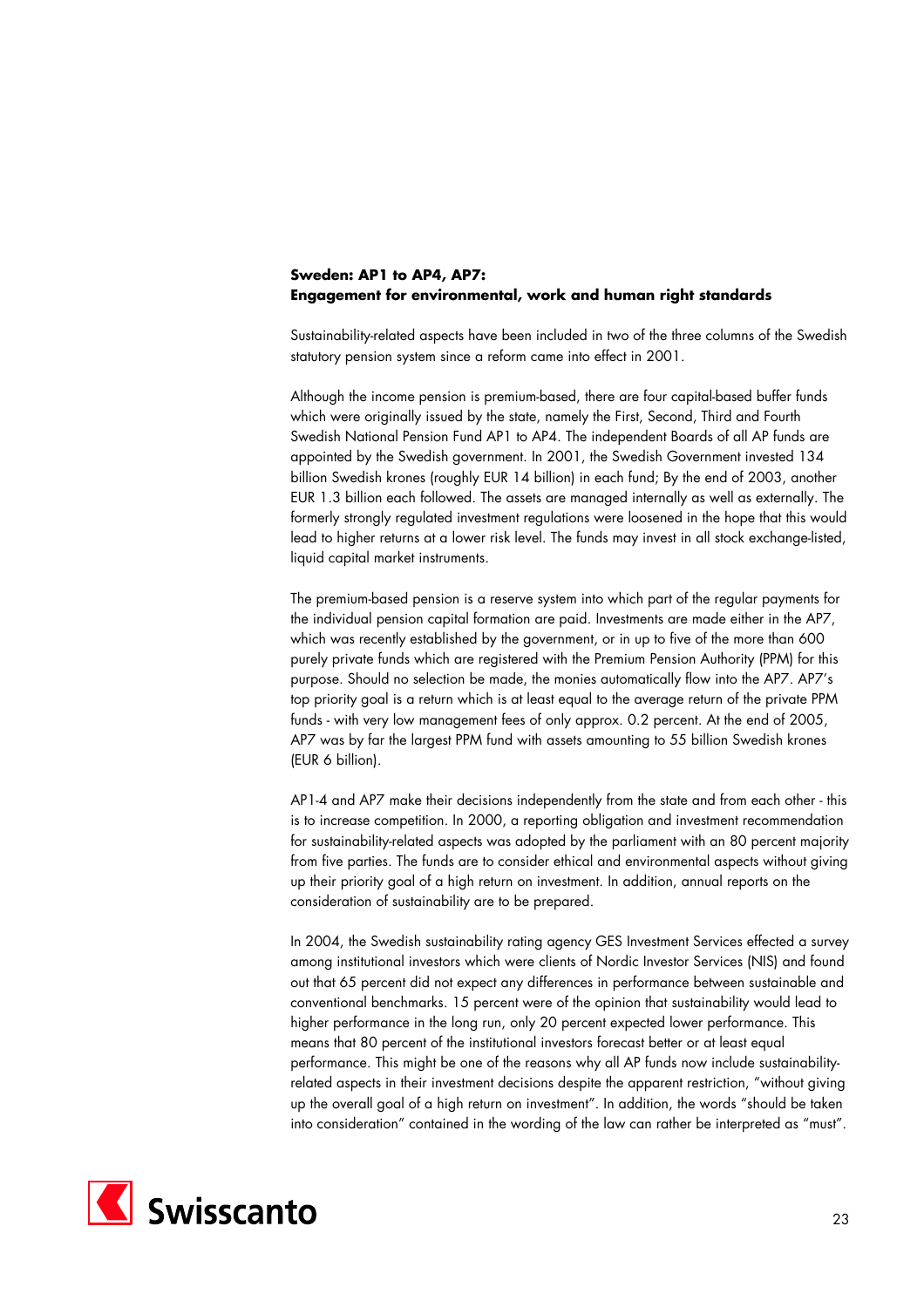Had the managers of the AP funds ignored this subject they would have been under high pressure.

In February 2007, AP1 to AP4 agreed upon a cooperation in the newly founded Ethical Council, which is to increase the already great influence of the four funds with total assets of more than EUR 80 billion. As a result of a tender, GES Investment Services was selected to investigate the 3,500 foreign companies invested in as to violations of international standards and conventions relating to environmental protection, human rights, employment rights as well as corruption. The Swedish government supports these investigations. Each year, there are active dialogues with approx. 10 to 20 of these companies due to identified violations. In addition, further engagement activities are effected with other institutional investors, especially in the course of shareholders' meetings. Disinvestments are the very last measure the individual funds take. The cooperation does not extend to Swedish companies invested in, for which the four funds will continue to effect own dialogues and analyses, often in the course of individual corporate governance policies. In addition, AP2 for example invested EUR 76 million in the SAM Sustainable European Equity Fund in 2004.

AP7 reacts with disinvestments to violations of above-stated standards; in 2005-2006 companies such as BASF, Bayer, Coca Cola, Unilever and Wal Mart were affected. In contrast to frequently voiced fears, the fund's performance even improved. The sustainability criteria are also to be applied to the hedge funds and private equity.

**Assets under management:**  AP1 to AP4: more than EUR 80 billion total AP7: EUR 6 billion

#### **Sustainability:**

Engagement concerning violations of international conventions and standards relating to environmental protection, human rights, employment rights and corruption. **Disinvestments** 

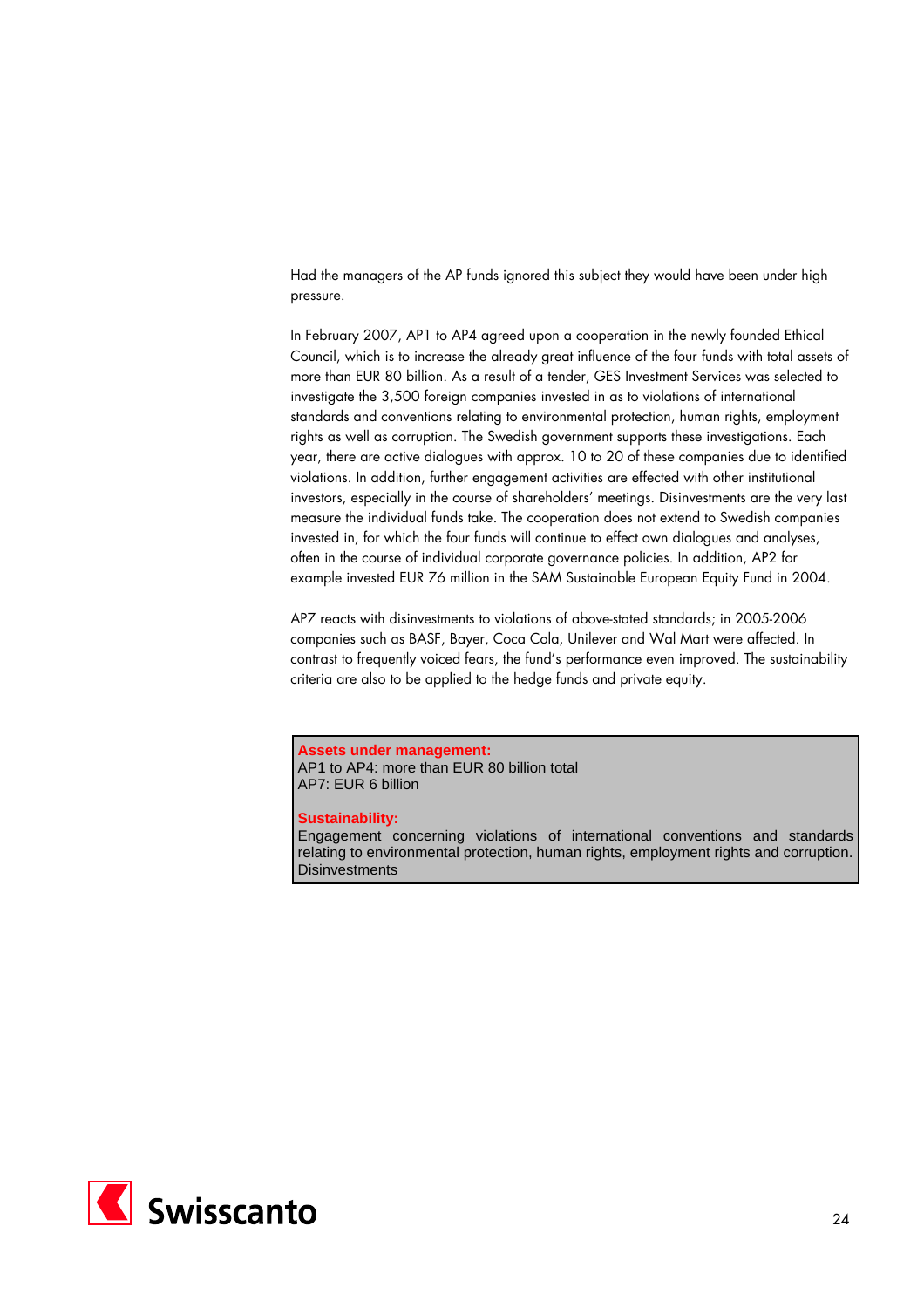# **Switzerland: Pension funds with a 8.6 percent share of sustainable investments and obligation to report on voting**

In Switzerland, the domain of old age provision is covered by approx. 8,000 pension funds with total assets of approx. CHF 660 billion (EUR 408 billion), which are managed for 3.3 million actively insured people and 0.8 million people receiving pension payments. During the past years, the weighting of the asset classes has remained almost constant; the most important classes as of the end of 2005 were: bonds 38 percent, stocks 29 percent, real estate 18 percent.

The pension funds play an important role in sustainable investments in Switzerland; according to onValues, these amounted to a total of CHF 10.6 billion (EUR 6.6 billion) as of the end of 2005, 67 percent of which investments of institutional investors, 76 percent were sustainable stocks, 12 percent bonds and 4 percent private equity investments. The remaining percentage values could not be accurately determined. The most frequently applied sustainable investment approach is best-in-class (81 percent), followed by negative screening (61 percent), sustainable subject-specific investments (36 percent) and engagement practices (systematic voting: 22 percent, active engagement with companies invested in: 16 percent) (multiple selections possible).

In the course of its annual pension fund studies of 2005 and 2006, Swisscanto found out that the share of sustainable investments in pension funds amounted to more than CHF 5 billion and 8.6 percent. A target of up to 30 percent was stated. The larger pension funds are basically in a better position to deal with the issues of sustainable investments. 47 percent (22 of 47) of the answering pension funds in the public law and/or church-related sector stated that they make sustainable investments. In these sectors, the pressure seems to be particularly high. In private law pension funds the quota was considerably lower: 14 percent (23 of 163).

In Switzerland, there is no reporting obligation concerning sustainable investments, however, starting in 2002, the pension funds had to establish regulations to be applied when exercising their shareholders' rights. A motion to amend by the Swiss Federation of Trade Unions was rejected at that time. The Federation's intent was that the pension funds should at least think about whether they wish to consider social and ecologic criteria or not and to publish this basic decision. The voting right decisions must always be made by the higher bodies composed of members with equal representation. The reason for this law was a survey effected from 1998 to 2000 concerning the investments made by the pension funds which showed that more than 50 percent of the pension funds did not exercise their voting rights. Only 5 percent of the funds systematically cast their votes at general meetings. "In view of the numerous difficulties connected therewith", the Swiss Federal Council did not enact any social and ecological criteria for the exercise of voting rights as it is almost impossible to determine common and general criteria for the pension funds of different kind, size and circles of insured. In 2001, the Federal Council amended section 49a, paragraph 2 of the Regulation on the Occupational Old Age, Survivors' and Disablement Pension:

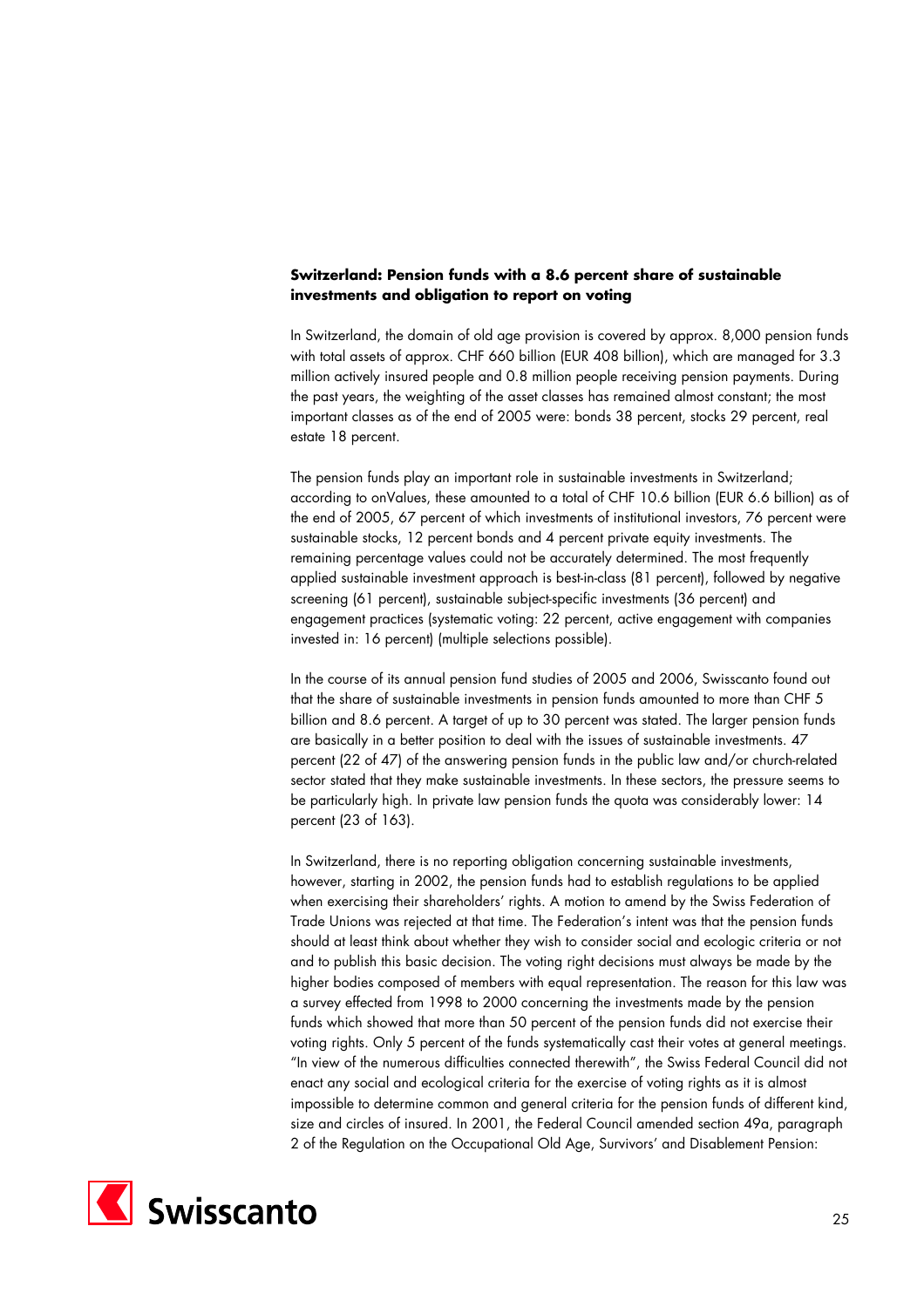The pension fund shall establish the regulations to be applied when exercising its shareholders' rights.

However, according to the prevailing opinion, this law does not impose on the funds a binding obligation to exercise their voting rights as is the case in the USA, for example. The funds can still elect not to exercise their voting rights. However, the Council on Foundations must state in a report if and if so, how the voting rights are to be exercised. In this context, especially the following items must be clarified:

- Is the voting right to be exercised at all general meetings, if possible, or only in cases an exercise of the voting right is required in order to protect the insured persons' economic interests?
- Who is to vote?
- In case of voting by proxy: which guidelines and/or criteria for the voting are to be established?
- Which resolutions shall remain the Council on Foundation's own responsibility?

Thus, a statutory basis for engagement approaches was established. The above-stated engagement shares are the highest of the German-speaking countries.

Leaders in the area of sustainable fund products and accounts in Switzerland are Pictet, SAM Sarasin, Swisscanto (i.a. Anlagestiftung AST BVG Oeko 3) and UBS. The Swiss Foundation for Sustainable Development Ethos which has approx. 75 pension fund members and manages a total of CHF 2.3 billion in accordance with sustainability criteria, has been and still is the pioneer among the pension funds.

## **Assets under management:**

EUR 408 billion; EUR 4.4 billion institutional sustainable investments

- 1. Best-in-class
- 2. Negative screening
- 3. Sustainable subject-specific investments
- 4. Engagement
- 5. Private equity

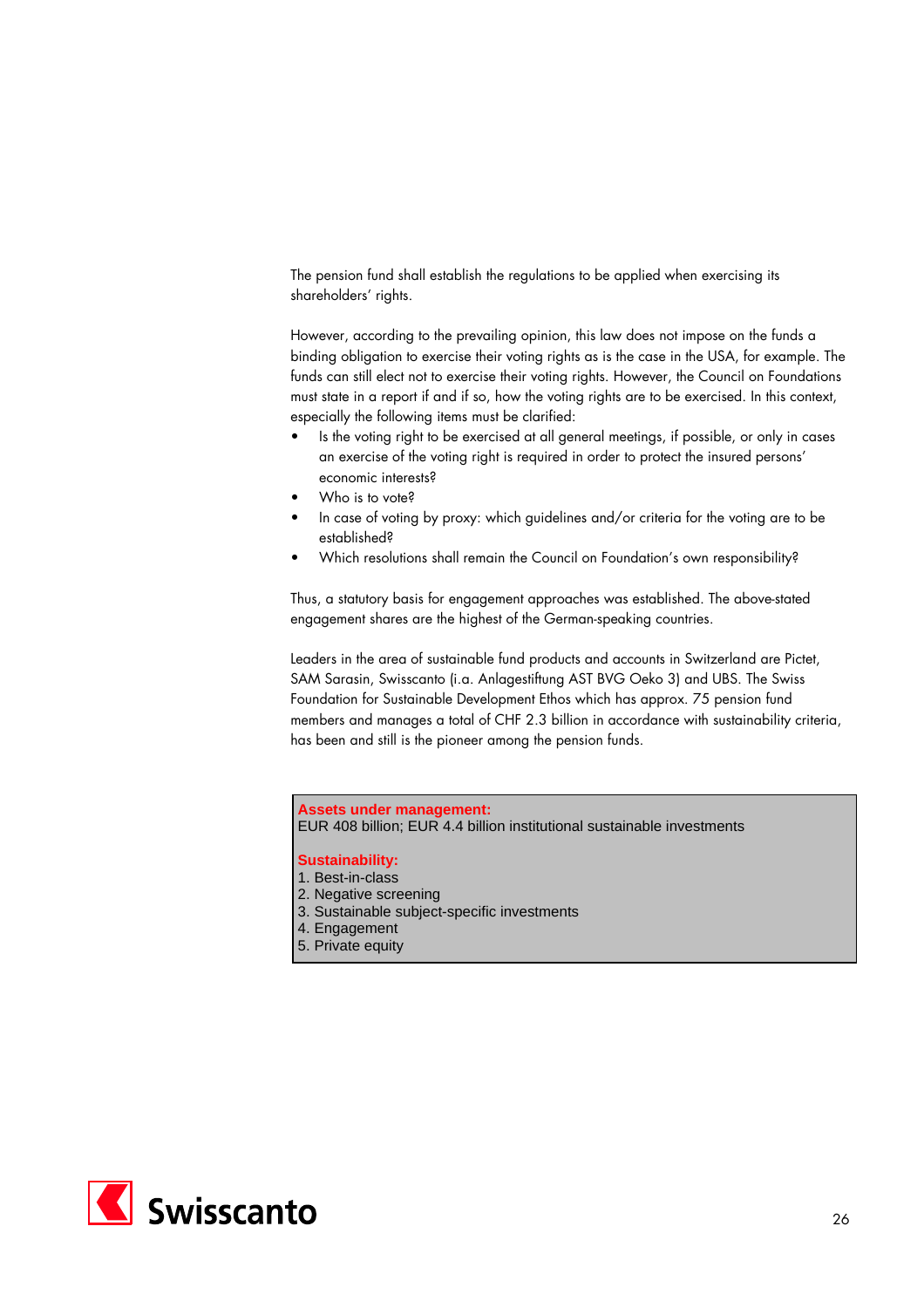# **USA: CalPERS - largest pension fund with a comprehensive sustainability strategy**

The largest pension fund in the US, California Public Employees' Retirement System (CalPERS) has approx. US\$ 232.5 billion (EUR 174.8 billion) assets under management allocated to four asset classes - for more than 1.4 million public employees of the state of California, pensioners and their families: global stocks, global fixed-interest bonds, real estate and alternative investments. Sustainable investments play an increasingly important role. CalPERS considers such activities as one of its obligations as trustee for the insured people as all of the investment managers are of the opinion that this helps to avoid relevant risks and to take advantage of the corresponding opportunities.

As early as 2004, the third largest pension fund in the US, California State Teachers' Retirement System (CalSTRS, US\$ 144 billion, EUR 108 billion) invested US\$ 1.5 billion (EUR 1.1 billion) in individual sustainable investments. Since 1999, CalPERS and CalSTRS have been considered leading sustainable investors and trendsetters for the entire asset management sector. In 2004, in addition to the pension fund of the United Nations (US\$ 36.6 billion), Innovest identified at least 6 other pension funds in the US which followed this example. There are also other institutional long-term investors such as foundations which follow the sustainable investment trends set by CalPERS.

In 2004, CalPERS announced the Green Wave Initiative. Since then, several concrete sustainable investments have been made.

In the asset class private equity, US\$ 200 million were allocated to six venture capital funds in the area of environmental protection technologies. In addition, CalPERS established the California Initiative Program for underserved communities with US\$ 475 million in ten private equity funds as early as May 2001. The initiative led to economic stimulations and created jobs in underserved geographic areas, especially in California, and to a strong financial performance for CalPERS.

Five public equity managers received accounts amounting to a total of US\$ 500 million for portfolios with a positive screening as to environmental friendliness. In addition, US\$ 75 million were invested in passive investments in sustainable indices in 2005. CalPERS also sometimes uses negative screening, for example in 2007 concerning an involvement of companies in the crisis region Darfur in Sudan.

CalPERS promised to reduce the energy consumption for its real estate portfolio amounting to US\$ 18 billion in 22 countries by 20 percent within a period of 5 years by using renewable energies, energy efficiency and ecological building standards; an important pioneer measure for the real estate asset management as a whole. After only one year, energy savings of 6.9 percent were achieved. Moreover, investments in sustainable real estate funds are taken into consideration.

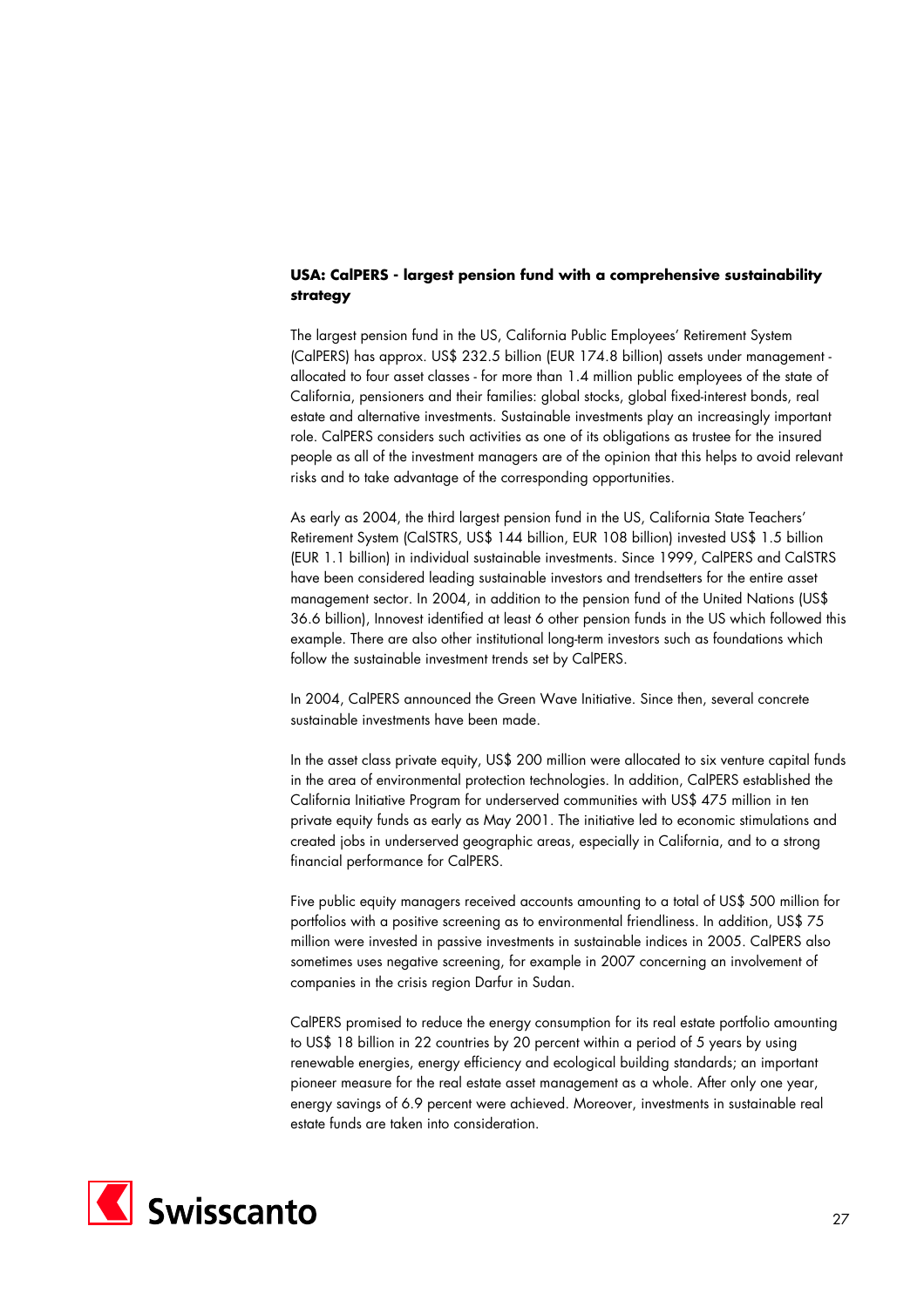In addition, CalPERS announced as early as 2003 that the affordable housing program in the USA had the best ten-year-performance with more than 20 percent. Even investments in timber could be an option for CalPERS in future. They hardly correlate with the financial markets and could lead to additional income from the function as carbon reducers.

For the asset class of fixed-interest securities, the financing of renewable energy projects is planned, especially for California. By 2017, California intends to cover 20 percent of its energy from renewable energies.

CalPERS is also of considerable assistance in the integration of important sustainabilityrelated contents into the interface to a good corporate governance. In order to do so, more transparency and reporting on sustainability-related risks and opportunities is requested from the companies invested in, in recent times in particular as to greenhouse gas emissions and related reduction strategies. CalPERS signed the UN Principles for Responsible Investment and the Carbon Disclosure Project which, in its fourth year, included 211 institutional investors with assets worth US\$ 31 trillion (EUR 23.3 trillion) in 2006. Concrete engagement activities are also part of this process. CalPERS consistently supports corresponding shareholders' resolutions. A scientific study by professor Barber at the University of Califonia in Davis evaluated that CalPERS' shareholders' activism between 1992 and 2005 resulted in an increase in value of US\$ 3.1 billion (EUR 2.3 billion) for the investors.

#### **Assets under management:**  CalPERS: EUR 174.8 billion

- 1. Private equity for environmental technology and underserved communities
- 2. Positive screening for stock investments
- 3. Negative screening
- 4. Passive stock index investments
- 5. Sustainable real estate asset management
- 6. Financing of renewable energy projects
- 7. Engagement

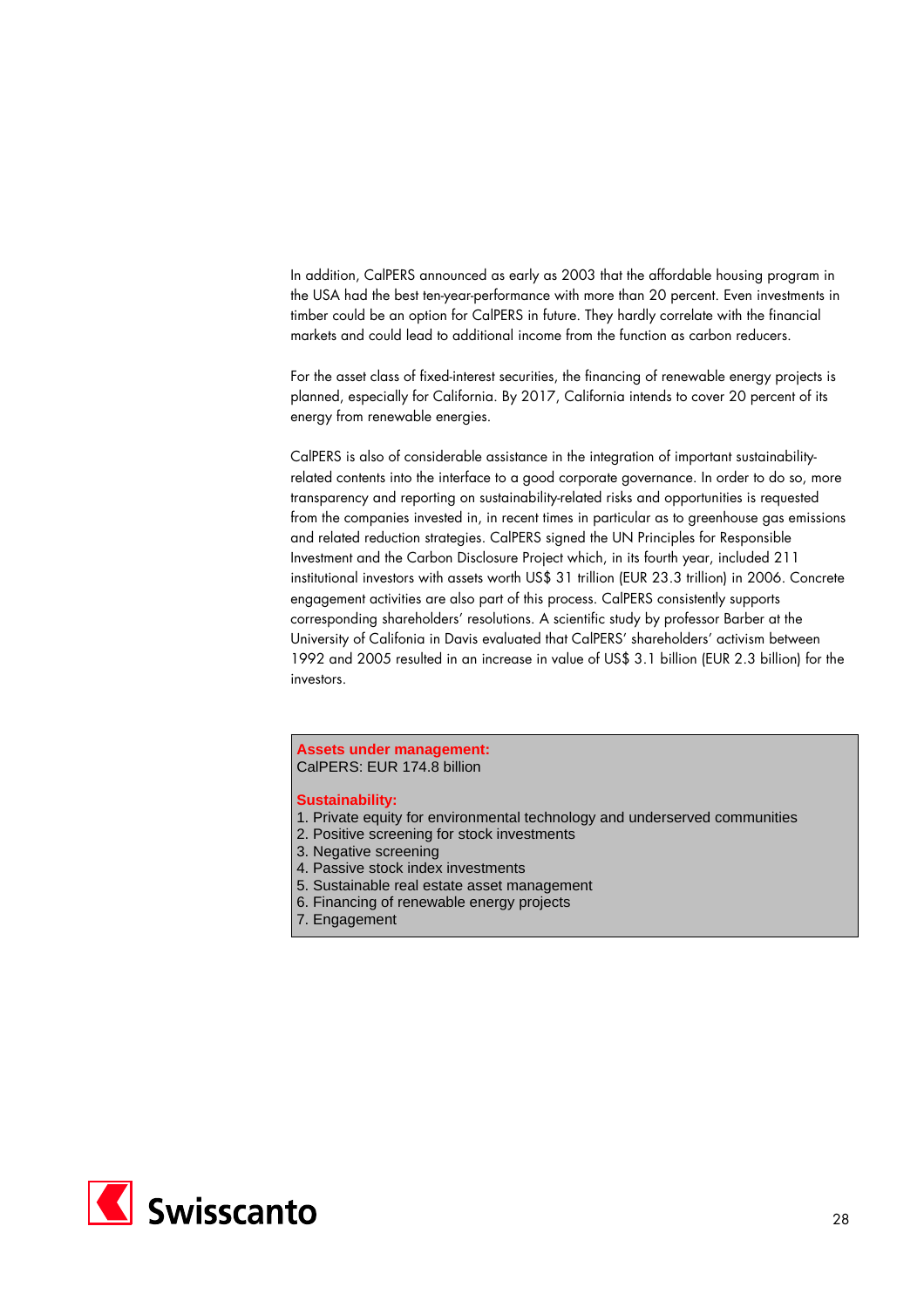## **Summary**

A sustainability-oriented investment of occupational pension assets can lead to an aboveaverage performance for the long-term investment horizon of pension funds. At the same time, a positive, content-related differentiation in comparison to competitors can be achieved even if - or maybe just because - the California State Treasurer Angelides (CalPERS/CalSTRS) admitted as early as 2002 that such a change cannot be achieved quickly and easily:

"Angelides admits that pushing for change hasn't always been easy. He says there has always been and will be nay-sayers. But, in the final analysis, he argues, pension funds are long-term investors and they need to be looking beyond the next quarter because their longterm financial viability depends on the long-term financial strength of society." (no author: Profile Philip Angelides - California leading, in: Environmental Finance, September 2002, P. 32.)

During the past five years, many international pension funds effected considerable activities in the area of sustainable investments, a fact that is shown by this study in an impressive manner. Examples for best practice were analyzed in the following eleven countries.

- **Australia**
- **Germany**
- Great Britain
- France
- New Zealand
- The Netherlands
- Norway
- **Austria**
- Sweden
- **Switzerland**
- USA

These analyses revealed that there are considerable differences in the approaches of sustainable investments between the individual countries but also within these countries. This means, that - for the purpose of a creative asset management - different methods are applied in order to achieve responsibly generated high performance for the beneficiaries. The following approaches are applied, often a combination thereof:

- Negative screening
- **Disinvestment**
- Sustainable subject-specific investments
- Positive screening
- Best-in-class
- Passive investments
- **Engagement**
- Integration in mainstream research / mainstream investments

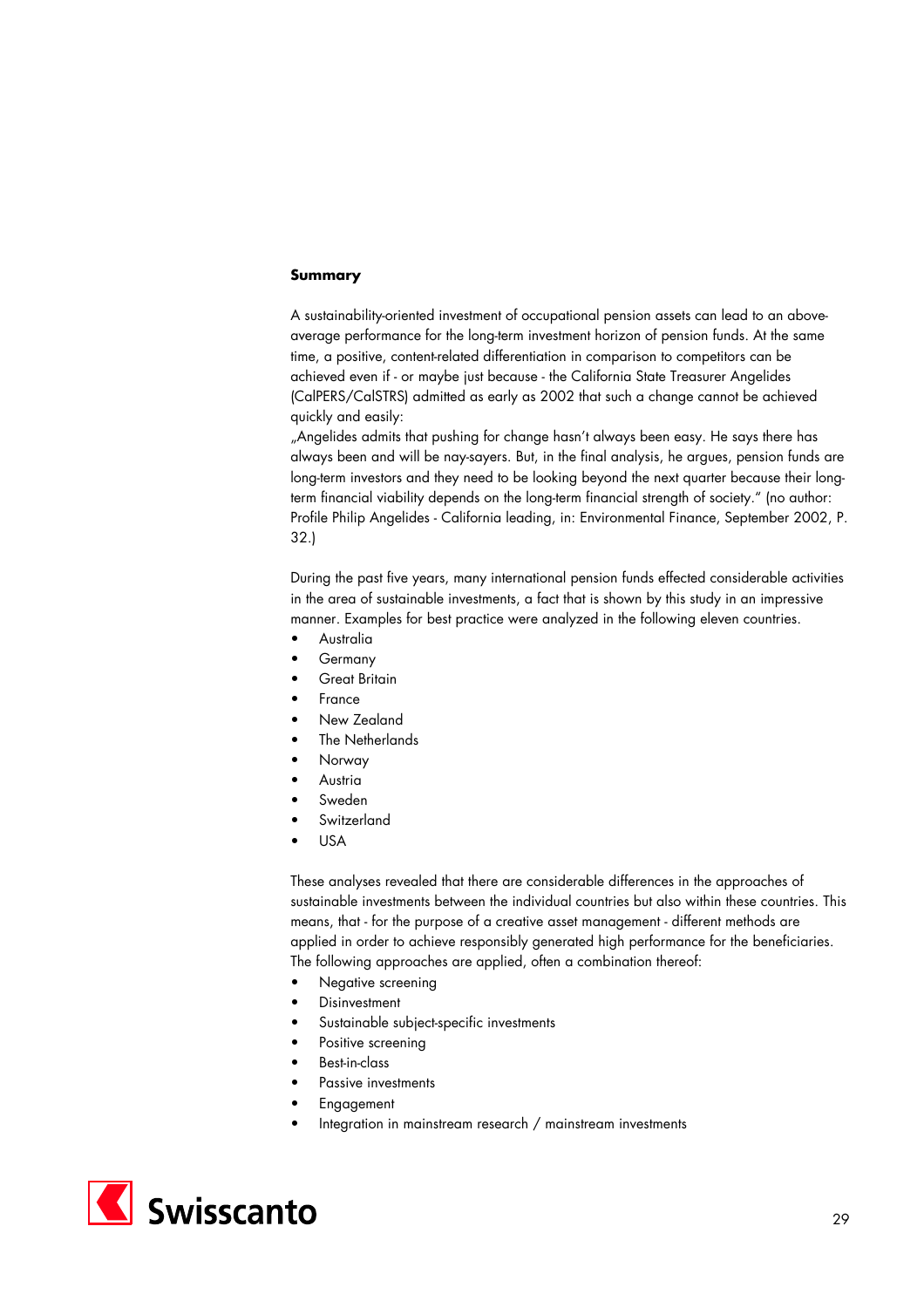Examples for sustainable investments could be identified in all asset classes, there are even sustainable investments in private equity and hedge funds, however, the latter are not used by funds like the French reserve fund FRR, as the FRR considers hedge funds as being contradictory to its long-term investment strategy.

The pioneers in terms of sustainability are mostly public, church and university pension funds, however, examples for best practice were also found among private funds. In future, the private pension funds will benefit from the public funds' experience and catch up sustainably.

Especially the large pension funds worldwide have already made sustainable investments. It is easier for them to include these new aspects in their investment strategy in a comprehensive and professional manner. However, external providers also offer sustainable investment services for smaller volumes. In addition, a restriction to the most important sustainability-related issues such as the "big six" (pls. see the introduction) and/or to the sustainable development key performance indicators (SD-KPIs) can facilitate the focus on the most important issues from a material point of view.

According to Freshfields Bruckhaus Deringer, a demonstrable verification of such materially important sustainability-related aspects in connection with the investment strategy is the obligation of the respective pension provision providers as trustees, as this helps to avoid risks and to take advantage of opportunities. Mr. Jakubowski, the board chairman of one of the largest German pension funds, BVV, for example stated in a dpn interview in 2007 that sustainable investments play an important role for BVV, as the return potential of such approaches grows with the number of investors applying such approaches. This is why such approaches were closely monitored.

As a general rule, however, on an international level, the German pension funds bring up the rear in this study concerning the integration of sustainability aspects. Many of the decision-makers in Germany seem to lag far behind the internationally widespread opinion that sustainability is increasingly integrated into the mainstream of institutional investment. However, the incentive to consider sustainable investments and to develop an individual view will be growing stronger, and with traditional German thoroughness, there will soon be more international examples for best practice within Germany, a country with a high ecological awareness, while the second column of the pension scheme will be strengthened at the same time.

Concerning the governmental framework conditions for sustainable pension provision investments, examples for best practice can be observed internationally:

- on a voluntary basis (i.e. without any specific framework conditions); or
- on the basis of a reporting obligation on sustainability (concerning the investment policy or voting); or
- in case of an existing obligation to sustainable investment activities.

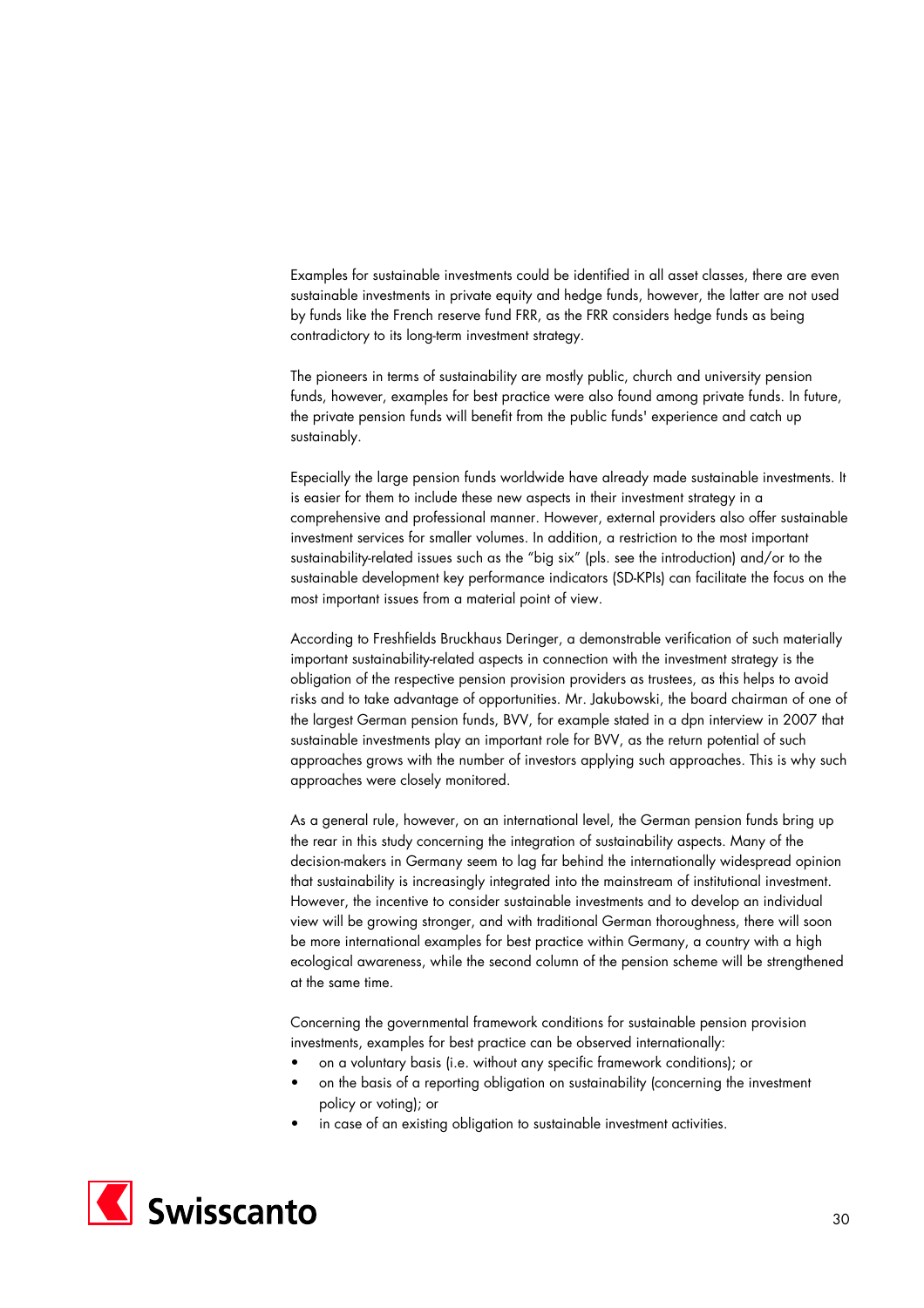The most recent example is Belgium, a country not included in this study. There, a reporting obligation on sustainability aspects of the investment policy has been effective since 2004 and has already been a driving force for corresponding investments. Due to a decision made by the government in the middle of 2006, public institutions are now obliged to invest at least 10 percent of their pension assets in sustainable investments.

Transfer of know-how and provision of information, e.g. by way of this study, is currently one of the most important approaches for the promotion of sustainable investments in the occupational pension schemes. Sustainable investment practices will gain in importance both on a voluntary and on a governmentally regulated basis.

The goal for several of the examples for best practice contained in this study is a 100 percent coverage of assets with sustainability aspects.

As an outlook the author ventures to predict that - in the medium as well as in the long term the enormous and still growing investment volumes of the occupational pension schemes will be the most important driving force for a sustainable development on the financial markets and thus also in the companies invested in. At the same time, the beneficiaries will benefit from the performance of these long-term, sustainable investments which will be significantly better than the performance of conventional investments.